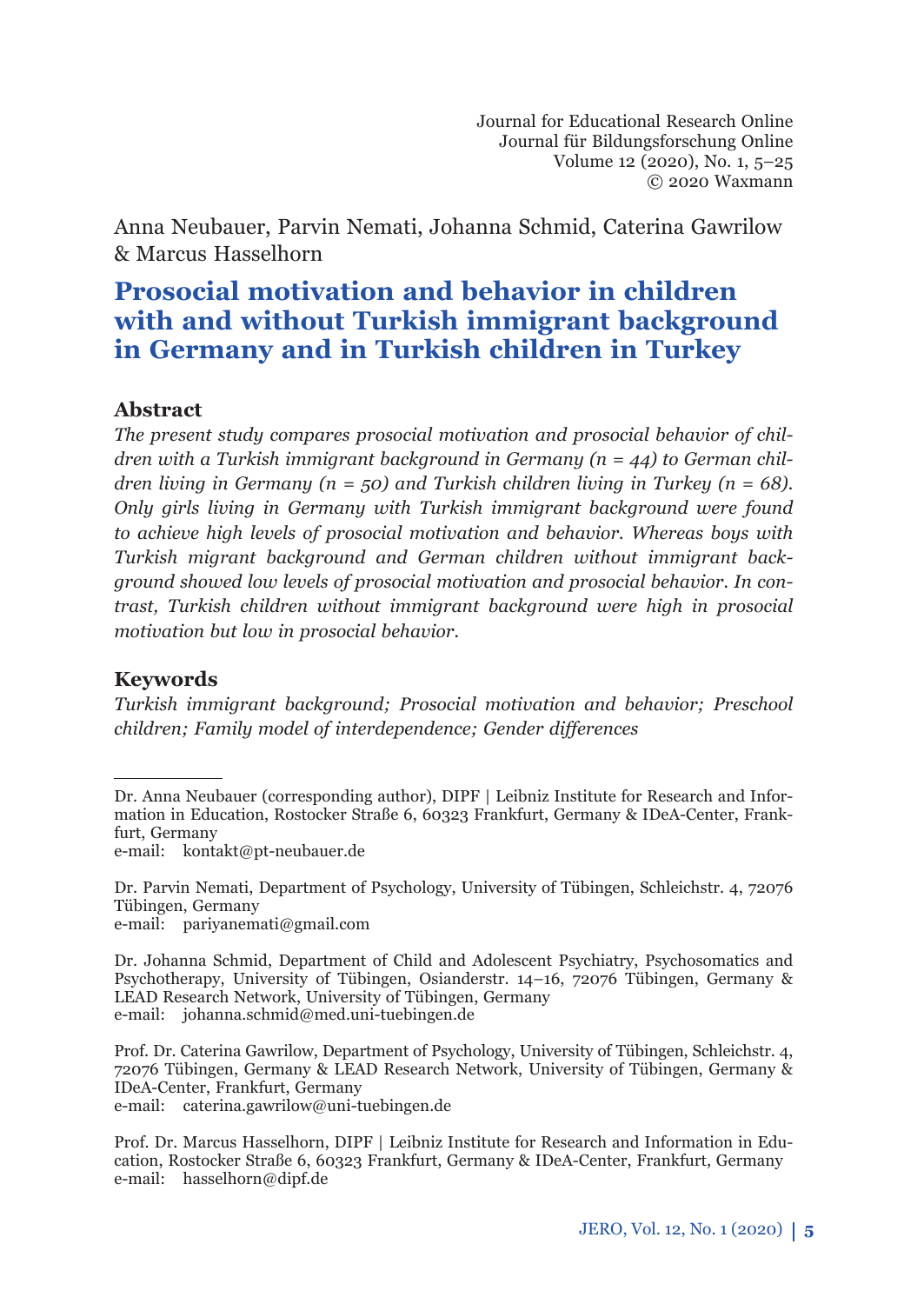# **Prosoziale Motivation und Verhalten bei Kindern mit und ohne türkischen Migrationshintergrund in Deutschland sowie türkischen Kindern in der Türkei**

### **Zusammenfassung**

*Die vorliegende Studie untersucht prosoziale Motivation und prosoziales Verhalten von deutschen Kindern ohne Migrationshintergrund (n = 50) und Kindern mit einem türkischen Migrationshintergrund in Deutschland (n = 44) sowie türkischen Kindern ohne Migrationshintergrund in der Türkei (n = 68). Nur Mädchen mit einem türkischen Migrationshintergrund weisen sowohl ein hohes Level an prosozialer Motivation als auch an prosozialem Verhalten auf. Jungen mit türkischem Migrationshintergrund und deutsche Kinder ohne Migrationshintergrund zeigten weder prosoziale Motivation noch prosoziales Verhalten. Dagegen zeigten türkische Kinder ohne Migrationshintergrund prosoziale Motivation, jedoch kein prosoziales Verhalten.*

### **Schlagworte**

*Türkischer Migrationshintergrund; Prosoziale Motivation und Verhalten; Kindergartenkinder; Interdependentes Familienmodell; Geschlechterunterschiede*

# **1. Introduction**

Prosocial behavior is defined as voluntary behavior aimed to benefit others, like sharing or helping (Eisenberg, Fabes, & Spinrad, 2006). It is one of the foundations of social competence enabling the cooperation with other human beings and thus, it is an important and desirable outcome in itself in human's life. Furthermore, the importance of prosocial behavior as pertaining to success in life has also been identified and investigated over the past years (e.g., Bierman et al., 2010; Carlo, Mestre, Samper, Tur, & Armenta, 2011; Heckman & Kautz, 2012; Yeager et al., 2014). For instance, recent evidence shows that higher prosocial engagements in society like volunteering and activities in charities are associated with better opportunities in the labor market in terms of employment and wages (e.g., Baert & Vujić, 2016). Moreover, the importance of prosocial behavior has been further supported by evidence on its relevance for educational outcomes in children (e.g., Bierman et al., 2010). For example, prosocial behavior as demonstrated in peer relationships has been related positively to academic achievement, including classroom grades and standardized test scores (e.g., Wentzel, 2013). This might occur because prosocial behavior in the classroom might lead to positive interactions with teachers and classmates, which in turn provide academic support and positive feedback.

Children's prosocial motivation, thus the intention to demonstrate prosocial behavior, and actual prosocial behavior have been investigated for several decades in Germany as well as other countries (e.g., Staub, 1974, 1978, 1990; Kosse,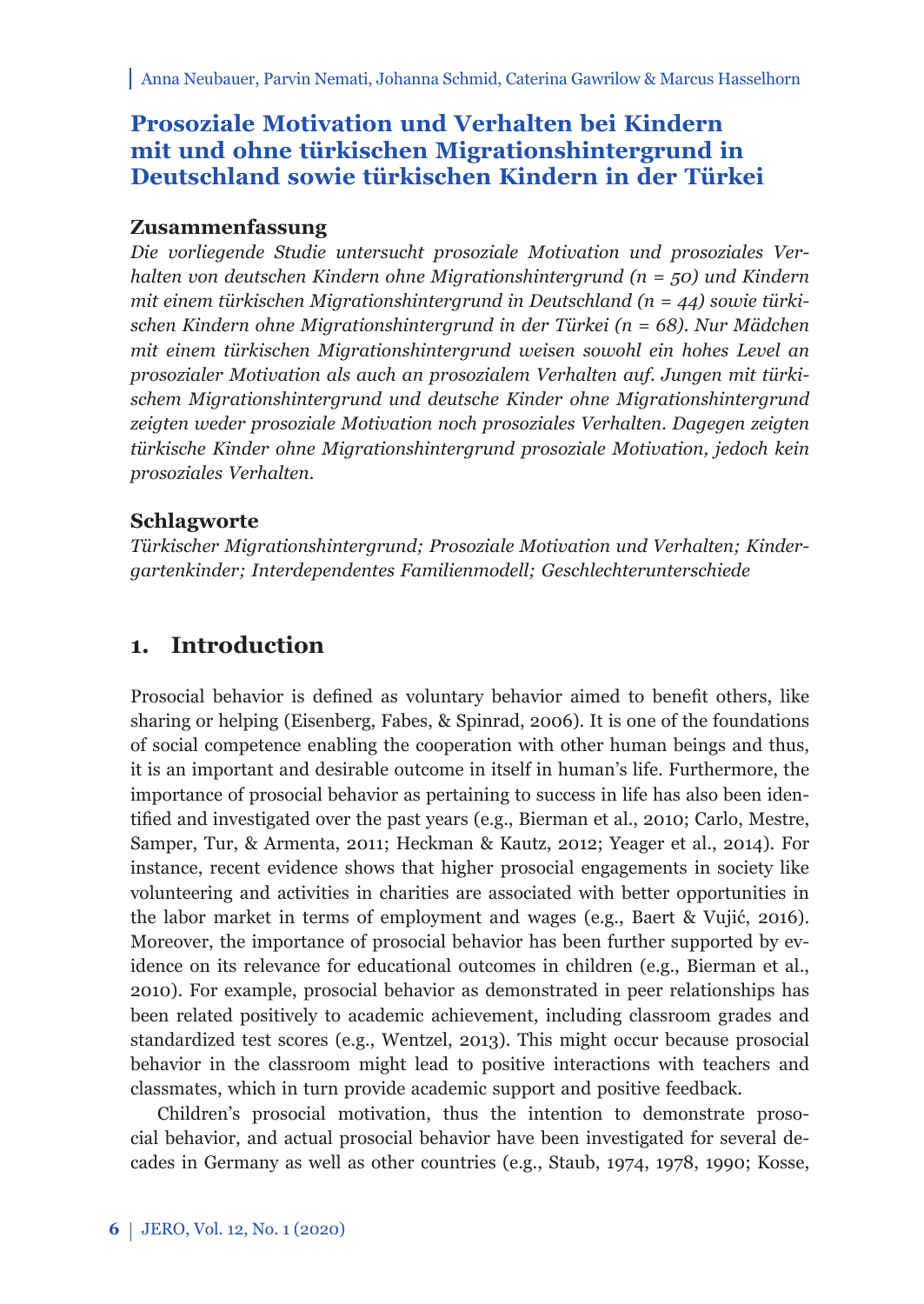Deckers, Pinger, Schildberg-Hörisch, & Falk, 2020). Numerous factors such as personality characteristics (Staub, 1974), socioeconomic status (SES; Deckers, Falk, Kosse, Pinger, & Schildberg-Hörisch, 2017), and cultural context (Trommsdorff, Friedlmeier, & Mayer, 2007) have been found to influence prosocial behavior. Furthermore, previous studies demonstrated that prosociality and self-regulation are interconnected (e.g., see social dilemma studies; e.g., Houser, Montinari, & Piovesan, 2012; Sheldon & Fishbach, 2011). Self-regulation is described as the regulation of one's own cognition, behavior, and emotion (e.g., Blair & Ursache, 2011). Overall individuals require effective regulation of attentional processes, emotions, and behaviors to focus on the needs of others and to actually get involved in helping them (Carlo, Crockett, Wolff, & Beal, 2012).

Furthermore, previous research demonstrated that prosociality might vary across different countries and cultural contexts (e.g., Carlo et al., 2011; Köster, Schuhmacher, & Kärtner, 2015; Köster, Cavalcante, Vera Cruz de Carvalho, Dôgo Resende, & Kärtner, 2016; Kumru, Carlo, Mestre, & Samper, 2012). In interdependent societies, such as rural communities in non-Western countries, community goals and harmony are focused on, while independent societies, such as middle-class families in Western countries, focus on individual goals (e.g., Markus & Kitayama, 1991; Keller, 2007). Hence, in interdependent societies, social interactions and prosociality are mainly motivated by interpersonal responsibilities such as family obligations. On the other hand, in independent societies, prosociality is guided by an emphasis on personal choice (Köster et al., 2015). There is evidence for the culture-specifi c development of interpersonal responsibility and personal choice in children (e.g., Köster et al., 2016). For instance, the results of a cross-cultural study investigating prosocial behavior in German and Brazilian toddlers highlighted culture-specific aspects of maternal socialization practices (e.g., requesting or giving explanations) that influence helping behavior in children (Köster et al., 2016). Their findings suggest that German and Brazilian mothers employ different socialization practices during the early development of helping behavior in their toddlers. While German mothers' socialization strategies were based on toddlers' ability to take into account their personal choice in helping situations, Brazilian mothers emphasized toddlers' compliance and responsibility in social situations. In another example, strong family connections and responsibilities which prevail in interdependent countries were associated with overall prosocial tendencies (Carlo, 2006).

German culture is predominately characterized as an independent culture whereas interdependent context prevails in Turkey (e.g., Hofsteds, 1980; Lamm & Keller, 2007). Accordingly, prosociality guided by an emphasis on personal choice is expected to be observed in Germany, whereas prosociality mainly motivated by interpersonal responsibilities is expected to prevail in Turkey. Interestingly, it remains unclear, whether these different patterns of prosociality remain after migration to a new cultural context or even in the second generation of immigrants. Currently, the results from studies on prosociality of children with a Turkish immigrant background are heterogeneous. For example, in an intervention study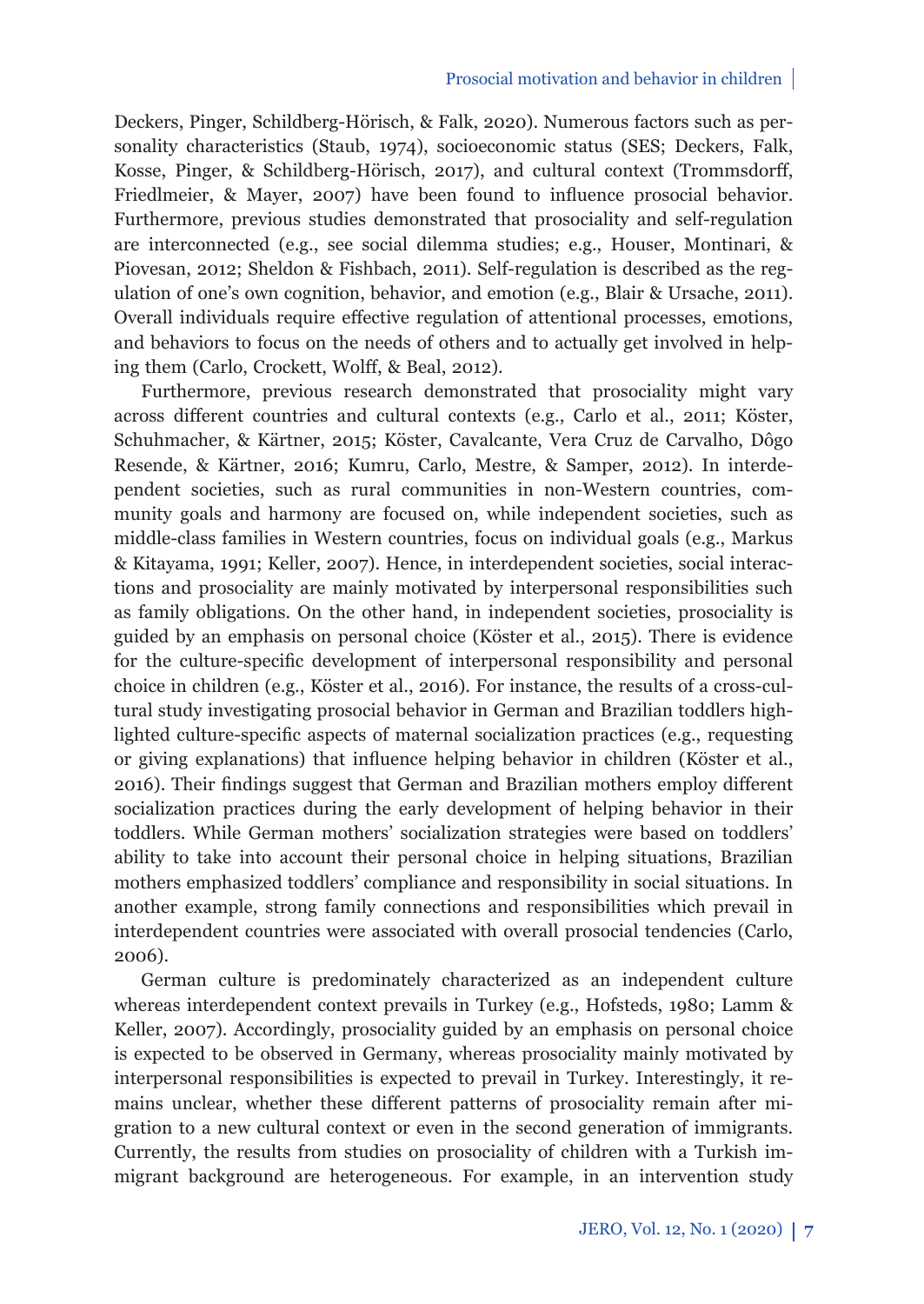that focused on the causal effect of SES on the formation of prosocial motivation in German children, the authors reported that their results indicated no relationship between children's prosociality and Turkish immigrant background in Germany (Kosse et al., 2020). However, teachers in the U.K. rated preschool children with a Turkish immigrant background as less socially competent when compared to preschool children without immigrant background or Turkish children in Turkey without immigrant background, as rated by their teachers. In this study, social competence was measured by a composite factor derived from two questionnaires (including items on prosocial behavior) (Daglar, Melhuish, & Barnes, 2011).

In contrast, in a study on the prevalence of psychological problems between immigrant (89 % from Turkey) and U.K.-born schoolchildren the immigrant children reported greater psychological distress, but also more prosocial behavior (e.g., willingness to share; Leavey et al., 2004). A reason for the heterogenous results could be the assessment of prosocial behavior through questionnaires that might lead to biased reports on children's behavior. Some studies used self-reports, others informant-ratings. Both of these measurements can be biased (for informant bias see e.g., Lorenz, Gentrup, Kristen, Stanat, & Kogan, 2016; Jussim, Eccles, & Madon, 1996). More precisely, informants (i.e., teachers) may have specifi c expectations about children's behavior depending on their own ethnic background as well as depending on the ethnic background of the children (Sonuga-Barke, Minocha, Taylor, & Sandberg, 1993; Stevens & Vollebergh, 2008; Weisz, Chaivasit, Weiss, Eastman, & Jackson, 1995). For example, teachers in Thailand reported more problem behavior for Thai children than US-American teachers for US-American children, although observational results showed precisely the opposite (Weisz et al., 1995). A similar problem arises with self-reports in which participants of one culture compare themselves with different standards than those in another culture (Heine, Lehman, Peng, & Greenholtz, 2002). Moreover, children might have difficulties to self-assess their own abilities and behaviors (e.g., Demetriou & Kazi, 2006). Hence, the observation of overt behavior in cross-national/cultural research is strongly recommended (ibid; Weisz et al., 1995).

Accordingly, in the present study, we assessed overt, actual behavior when exploring the effect of cultural context and immigrant background on childrens' prosociality with and without Turkish immigrant background in Germany. This is of great interest, mainly because Turkish immigrants form the major immigrant group in Germany (Federal Statistical Office of Germany, 2011) and some positive attributes of children with Turkish immigrant background have already been addressed in previous research (e.g., Paulus & Blossfeld, 2007; Relikowski, Yilmaz, & Blossfeld, 2012; Salikutluk, 2016). For instance, it has been demonstrated that children with Turkish immigrant background living in Germany and their parents have higher educational aspirations than their German counterparts (e.g., Paulus & Blossfeld, 2007; Salikutluk, 2016). This can be explained by the immigrant optimism approach, suggesting willingness of immigrants in leaving their home countries to seek out a better life and socio-economic improvements (Kao & Tienda, 1995). However, despite their high educational ambitions, children with Turkish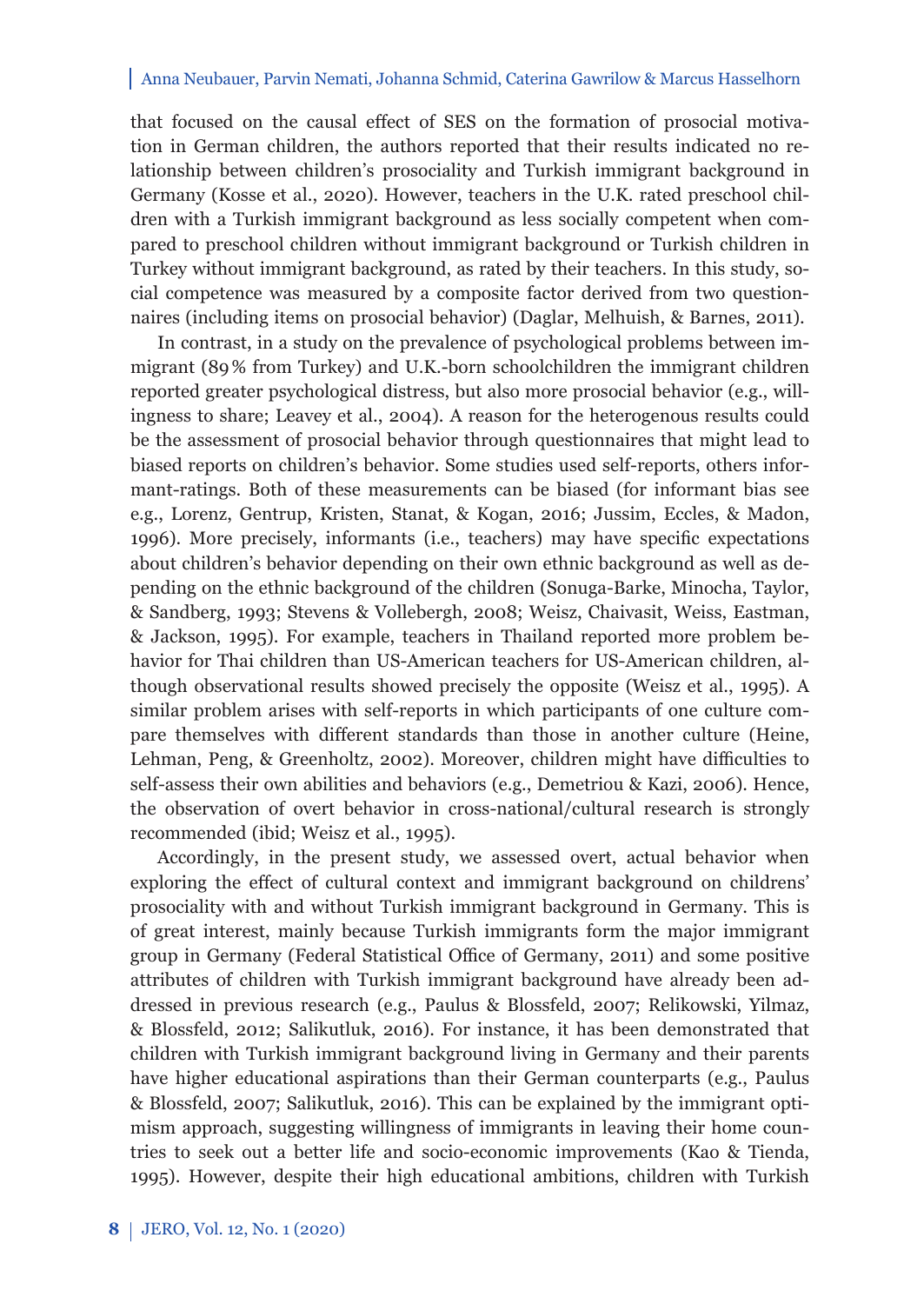immigrant background living in Germany show lower school performance when compared to their German peers (Stanat, Rauch, & Segeritz, 2010). Previous educational research on children living in Germany with a Turkish immigrant background indicated lower levels of school achievement for these children as compared to their German peers (e.g., Baier & Pfeiffer, 2008; Stanat, Rauch, & Segeritz, 2010). Therefore, studying prosocial behavior as a potentially protective factor for school adjustment for children with a Turkish immigrant background seems meaningful.

Moreover, gender needs to be taken into account as one of the important variables associated with prosocial behavior. Notably, gender differences in prosocial behavior favoring girls were observed in preschool children (Ladd & Profilet, 1996) and tend to remain stable throughout lifetime (e.g., Eisenberg et al., 2011). These fi ndings are in line with the theories of gender-based socialization, suggesting that girls generally are more encouraged to show concern for others than boys (e.g., Brody, 1993; Maccoby & Jacklin, 1974). Therefore, gender was added as a factor to the study design.

### **2. Present Study**

The present study aimed at comparing prosocial motivation and behavior in German children with a Turkish immigrant background in Germany (GCT) and German children without an immigration background (GC). However, since both immigration background and culture can influence prosociality (e.g., Carlo et al., 2011; Köster et al., 2015; Kumru et al., 2012) and the maintenance of cultural effects after migration remains unclear in children with a Turkish immigrant background, we aimed to disentangle the effect of an immigration background from culture (Quintana et al., 2006). Therefore, children with a Turkish immigrant background are not only compared to German but also to Turkish children without an immigrant background (TC).

Sharing is considered an important element of prosocial behavior. In a sharing task, children can gain numerous small rewards, which they can either share with others or keep for themselves (Iannotti, 1985). Hence, the children are in a conflict between their own interest and the interests of their peers. The tasks require the child to give up part or all of a reward for the benefit of others. In this paradigm, however, it might be possible that, in principle, children prefer to share (i.e., prosocial motivation) but cannot show actual sharing behavior (i.e., prosocial behavior) because they cannot actually give up their own desire when it conflicts with the interest of others (e.g., Reykowski, 1982) or because of lack of self-regulation (e.g., Carlo et al., 2012). Therefore, due to the association between prosociality and self-regulation, we combined the sharing task with a choice task which is originally used to assess self-regulation. We derived our specific choice task measurement from the delay of gratification paradigm assessing the self-regulation ability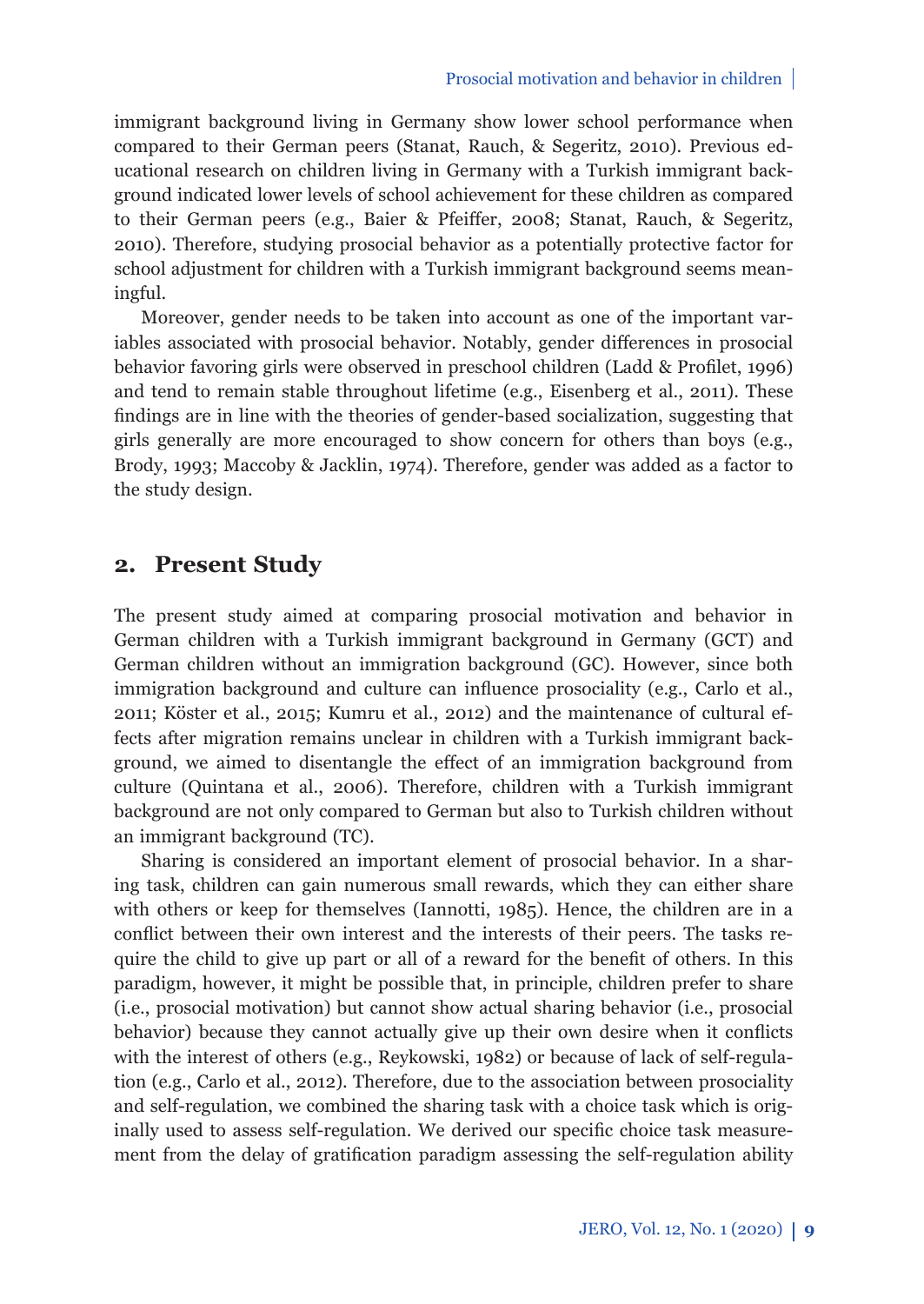"to defer immediate gratification for the sake of later but more valued outcomes" (Mischel & Gilligan, 1964, p. 411). In Mischel's choice task, children have to decide between receiving a small reward immediately or waiting for a larger reward later on. Thus, our newly developed combination of a sharing and a choice task, the socalled group preference task, aims to assess prosocial motivation and actual prosocial behavior separately: Firstly, to assess prosocial motivation, children need to indicate their motivation to share with other children. Secondly, to assess actual prosocial behavior, the task creates a conflict between the children's own needs and the needs of others.

Thus, unlike the original sharing task, the assessment of prosocial motivation in our group preference task involves no conflict between a child's interest and the interests of their peers. By contrast, and similar to the sharing task, the assessment of prosocial behavior in our group preference task targets actual sharing behavior and also involves a conflict between a child's interest and the interest of their peers. Analogous to the original sharing task our assessment of prosocial behavior in the group preference task could possibly be confounded with self-regulation abilities. Thus, to control for basic delay of gratification abilities, the original choice task (Mischel & Gilligan, 1964) was added to the present study design.

Research indicates higher levels of prosocial behavior in girls than in boys (e.g., Ladd & Profilet, 1996). Therefore, gender was added as a factor to the study design and girls were expected to show higher prosocial motivation and behavior when compared to boys.

## **3. Method**

#### **3.1 Design**

The study followed a two-factorial design with the factors Group (GC vs. GCT vs. TC) and Gender (Female vs. Male). In order to compare the effects of Group and Gender, analyses of variance (ANOVA) were conducted with children's responses in the group preference task as dependent variables. Moreover, responses in a delay of gratification task (i.e., choice task; Mischel & Gilligan, 1964) were added as a covariate. Further background measures were assessed in a parental questionnaire and included the socio-demographic data of the families (i.e., SES, language of the families).

### **3.2 Participants**

Altogether 162 children from either Frankfurt (Germany) or Ankara (Turkey) participated in the study. Although Frankfurt and Ankara differ in the number of inhabitants (Federal Statistical Office of Germany, 2019; Turkish Statistical Institute,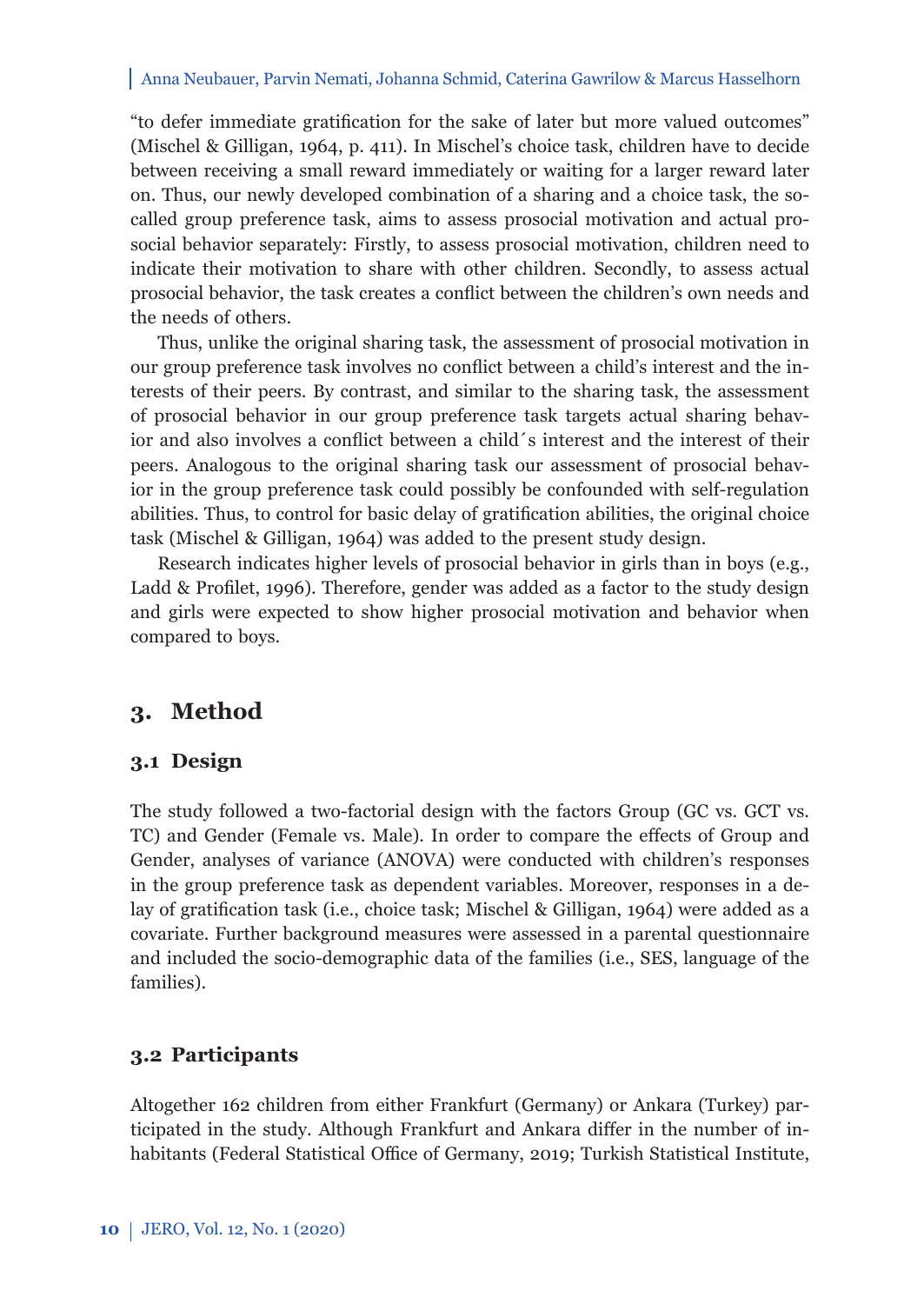2019), they are both major cities and economic centres. In Frankfurt, the sample was recruited in three public preschools and was part of a larger sample from a study on working-memory (Michalczyk, Krajewski, & Hasselhorn, 2010). The sample recruited in Frankfurt included 50 children without an immigrant background (GC;  $32\%$  boys;  $M_{\text{age-boys}} = 72$  months,  $SD = 3.0$ ;  $M_{\text{age-girls}} = 71$  months, *SD* = 4.3) and 44 children with a Turkish immigrant background (GCT; 48 % boys;  $M_{\text{age-boxs}} = 72 \text{ months}, SD = 4.1; M_{\text{age-girls}} = 71 \text{ months}, SD = 3.3$ ). Sample characteristics are displayed in Table 1 and Table 4. Inclusion criteria for GC were: (a) both parents were born in Germany and (b) German had to be the only language spoken at home. GCT had at least one parent born in Turkey (34 % of the children) or both parents born in Turkey. The number of children with only one parent born in Turkey did not differ between boys and girls ( $\chi^2$  = 0.50, *df* = 1, *p* > .05). The parents immigrated to Germany between 1962 and 2002. All children were born in Germany. Thus, in the present study, all children are second-generation immigrants (e.g., born in the resident country but one or both of their parents were born abroad; Camilleri et al., 2013).

The sample in Ankara was recruited in two private preschools and included 68 children without immigrant background (TC; 49% boys;  $M_{\text{age-boxs}} = 68$  months,  $SD = 3.5$ ;  $M_{\text{age-cirls}} = 69$  months,  $SD = 4.2$ ). This means that criteria for TC included (a) both parents were born in Turkey and (b) they solely speak Turkish at home. A differentiation between the Groups always means the differentiation between these three Groups: GC, GCT and TC.

Almost equal numbers of children were tested in each preschool in both countries. Recruitment took place in public preschool in Germany and private preschool in Turkey.

A Group  $\times$  Gender ANOVA on age revealed a significant main effect of Group, *F*(2, 156) = 10.12, *p* < .001,  $\eta_p^2$  = 0.12, but no significant effect of Gender, *F*(1, 156) = 0.12, *p* > 05, or interaction of Group and Gender, *F*(2, 156) = 2.15, *p* > .05. Post-hoc comparisons revealed that TC were significantly younger than GC,  $t(156) = -2.67$ ,  $p < .001$ , or GCT  $t(156) = -2.68$ ,  $p < .001$ , but there was no difference between the two groups originating from Frankfurt (GC vs. GCT), *t*(156) = .01, *p* > .05. As seen in Table 1, the boys in Ankara are remarkably young. Therefore, planned contrasts were conducted separately for boys and girls. These contrasts evinced that the only significant age differences occurred between TC boys and GC boys (TC, *t*(67) = 3.73, *p* < .001; GC, *t*(67) = 4.28, *p* < .001).

*Socioeconomic Background.* As a proxy measure for socioeconomic status, parents were asked about their educational level and status of employment (Entwisle & Astone, 1994; Schöler et al., 2004). Due to differences in the school systems of Germany and Turkey, the educational level of parents was only divided into low (10 or less years of schooling) and high (more than 10 years of schooling). The mother's educational level is missing for one child and the father's level of education is missing for eleven children. A sum score for mothers' and fathers' education is calculated and missing data of one parent is substituted using data from the other parent. Likewise, a sum score of the mothers' and fathers' employment is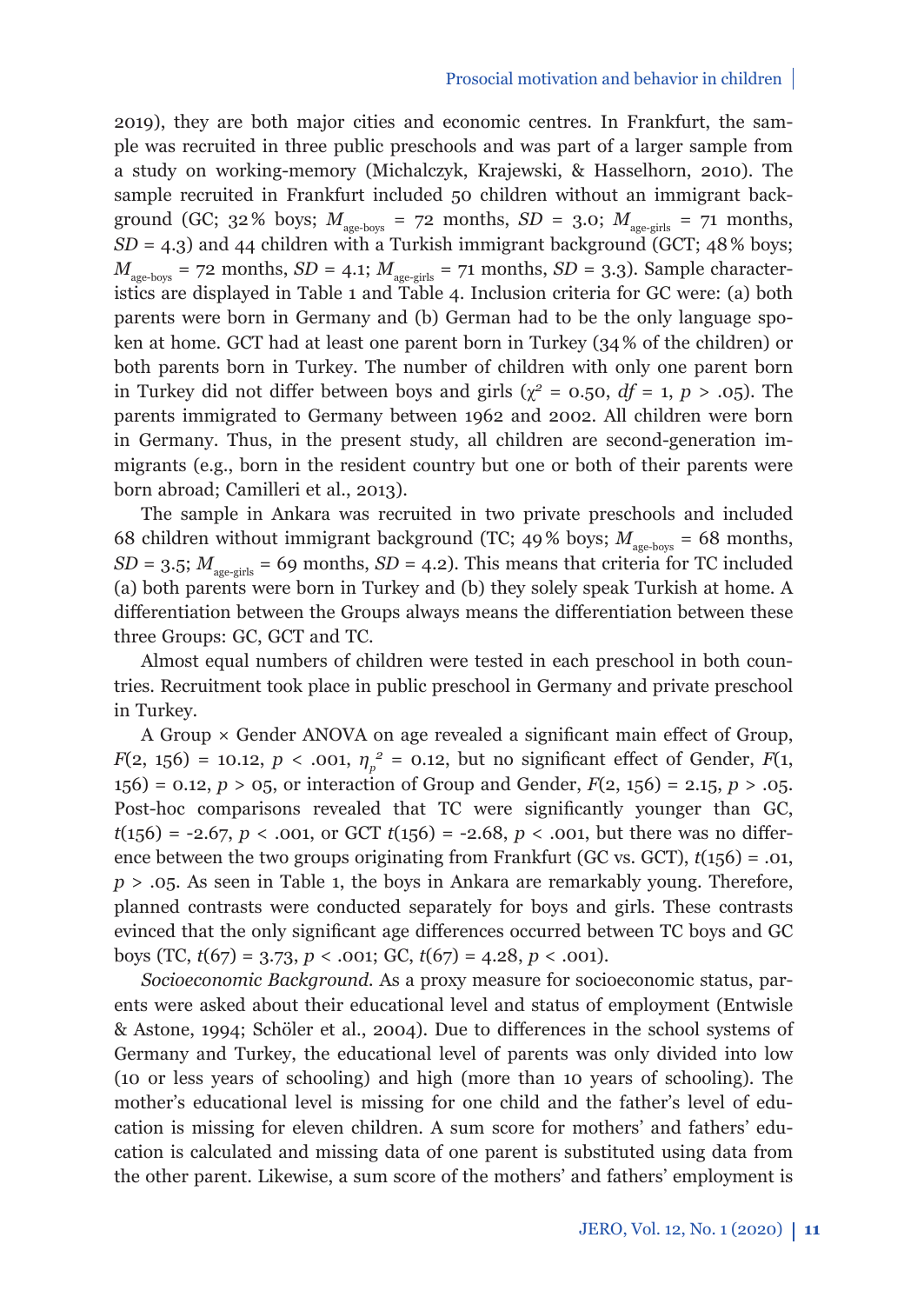|                                       |             | Frankfurt | Ankara      |            |              |              |  |
|---------------------------------------|-------------|-----------|-------------|------------|--------------|--------------|--|
| Variable                              | GC          |           |             | <b>GCT</b> | TC           |              |  |
|                                       | <b>Boys</b> | Girls     | <b>Boys</b> | Girls      | <b>Boys</b>  | Girls        |  |
|                                       | $(n = 16)$  | $(n=34)$  | $(n = 21)$  | $(n = 23)$ | $(n = 33)$   | $(n = 35)$   |  |
| Age in months $(SD)$                  | 72(3.0)     | 71(4.3)   | 72(4.1)     | 71(3.4)    | 68 (3.9)     | 69(4.2)      |  |
| Mothers, $\leq 10$ years of school, % | 13          | 9         | 48          | 55         | 3            | 3            |  |
| Fathers, $\leq 10$ years of school, % | 13          | 13        | 30          | 43         | 3            | $\mathbf 0$  |  |
| Mother, unemployed, %                 | 31          | 21        | 50          | 71         | $\mathbf{O}$ | 4            |  |
| Father, unemployed, %                 | $\mathbf 0$ | 3         | 5           | 18         | $\mathbf{O}$ | $\mathbf{O}$ |  |

#### Table 1: Sample characteristics

*Notes*. GC = German children without the immigrant background living in Germany. GCT = German Children with a Turkish immigrant background living in Germany. TC = Turkish children without the immigrant background living in Turkey.

calculated. Employment was assessed as unemployed (not working) or employed (full time or part time). When information was missing for both parents, children were excluded from the study. The descriptive characteristics of the mothers' and fathers' education and employment are summarized in Table 1.

A Group  $\times$  Gender ANOVA on the parent's education score revealed no effect of Gender,  $F(1, 156) = 0.04$ ,  $p > 0.05$  or significant interaction of Gender and Group,  $F(2, 156) = 0.92, p > .05$ , but a significant effect of Group,  $F(2, 156) = 29.42$ , *p* < .001,  $\eta_p^2$  = 0.27. Post-hoc tests showed that parents in the Group of GCT  $(M = 1.57, SD = 0.31)$  had a significantly lower level of education than the parents of GC (*M* = 1.87, *SD* = 0.30, *p* < .001) and TC (*M* = 1.97, *SD* = 0.15, *p* < .001). Differences between parents of GC and TC were not significant ( $p > .05$ ).

For the mothers' and fathers' status of employment, a Group × Gender ANOVA did not show any effect of Gender,  $F(1, 156) = 0.64$ ,  $p > .05$  or significant interaction of Gender and Group  $F(2, 156) = 0.74$ ,  $p > .05$ , but a significant effect of Group  $F(2, 156) = 3.97$ ,  $p < .05$ ,  $\eta_p^2 = 0.05$ . Post-hoc tests revealed that in the Group of GCT ( $M = 1.56$ ,  $SD = 0.67$ ) parents were significantly more often unemployed than parents of GC ( $M = 1.78$ ,  $SD = 0.67$ ,  $p < .05$ ) or parents of TC  $(M = 1.76, SD = 0.53, p < .05)$ . Differences between the parents of GC and TC were not significant  $(p > .05)$ .

## **4. Procedure**

*In Germany*. The tests were conducted in Frankfurt by one of four female experimenters. To control for effects of the experimenters' cultural background (Rotenberg & Mayer, 1990), two experimenters were chosen with a Turkish immigrant background. The results were not explained by the interviewer effect (see Appendix). All investigations were conducted in German. The group preference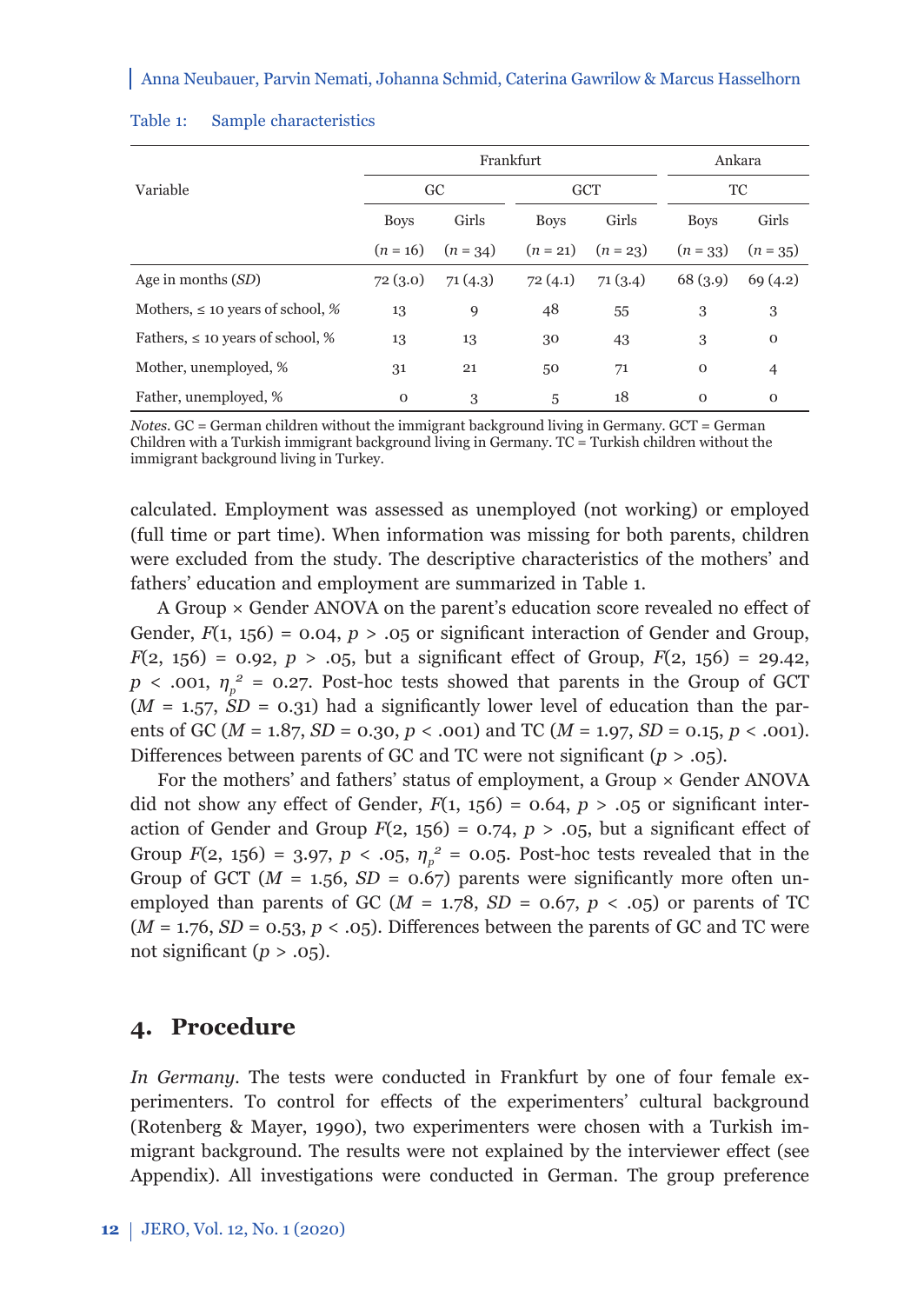and choice tasks were part of a larger self-regulation assessment. The investigation was administered in two sessions each lasting about 25 minutes. In general, a week elapsed between the two sessions. Due to organizational difficulties the time lapse between the two sessions varied for 15 children in between an interval of one day to one month between the assessments. The sociodemographic questionnaire was administered to the parents in Turkish and German.

*In Turkey.* The tests were conducted in Ankara by one of two female experimenters and one male experimenter. The tests as well as the sociodemographic questionnaire were administered in Turkish. The group preference and choice tasks were part of the same larger self-regulation assessment as in Germany. However, due to organizational reasons the investigation was administered in one single session.

In both countries, each child was assessed individually in a quiet room in the respective preschool. In Frankfurt as well as in Ankara, participation required parental informed consent and completion of a sociodemographic questionnaire. Moreover, all children received the outcome of their decisions in the group preference task (i.e., either one toy for themselves immediately or a toy for themselves and their peers the next day) and the choice task (i.e., either one toy immediately or two toys the next day).

#### **5. Measures**

### **5.1 Group preference task**

Our self-developed group preference task consisted of two questions: First, children had to decide if they prefer to receive a reward (small toys) for only themselves, or if they prefer for themselves plus every child in their preschool group to receive the same reward. When answering this question, the children are not in a conflict between their own interest and the interest of the group. Thus, this question aimed at assessing the specific motivation to share (i.e., prosocial motivation question). Afterwards, the children are confronted with another question. The children are given the choice of either receiving their reward immediately – but only for themselves; or waiting till the next day – and then not only for themselves but everybody in their peer group would receive a reward (i.e., prosocial behavior question). By introducing this time component in the assessment of prosocial behavior, children come into conflict between satisfying their own urge for an immediate reward and behaving in favour of the group. Prosocial behavior is characterized by this kind of conflict between one's own needs and the needs of others (Eisenberg, Lennon, & Roth, 1983). Thus, prosocial behavior here depends not only on self-regulation (i.e., being able to wait), but also on self-sacrifice when one's own need is in conflict with the needs of others. Accordingly, in the group preference task, we assessed prosocial motivation and actual prosocial behavior separately: for prosocial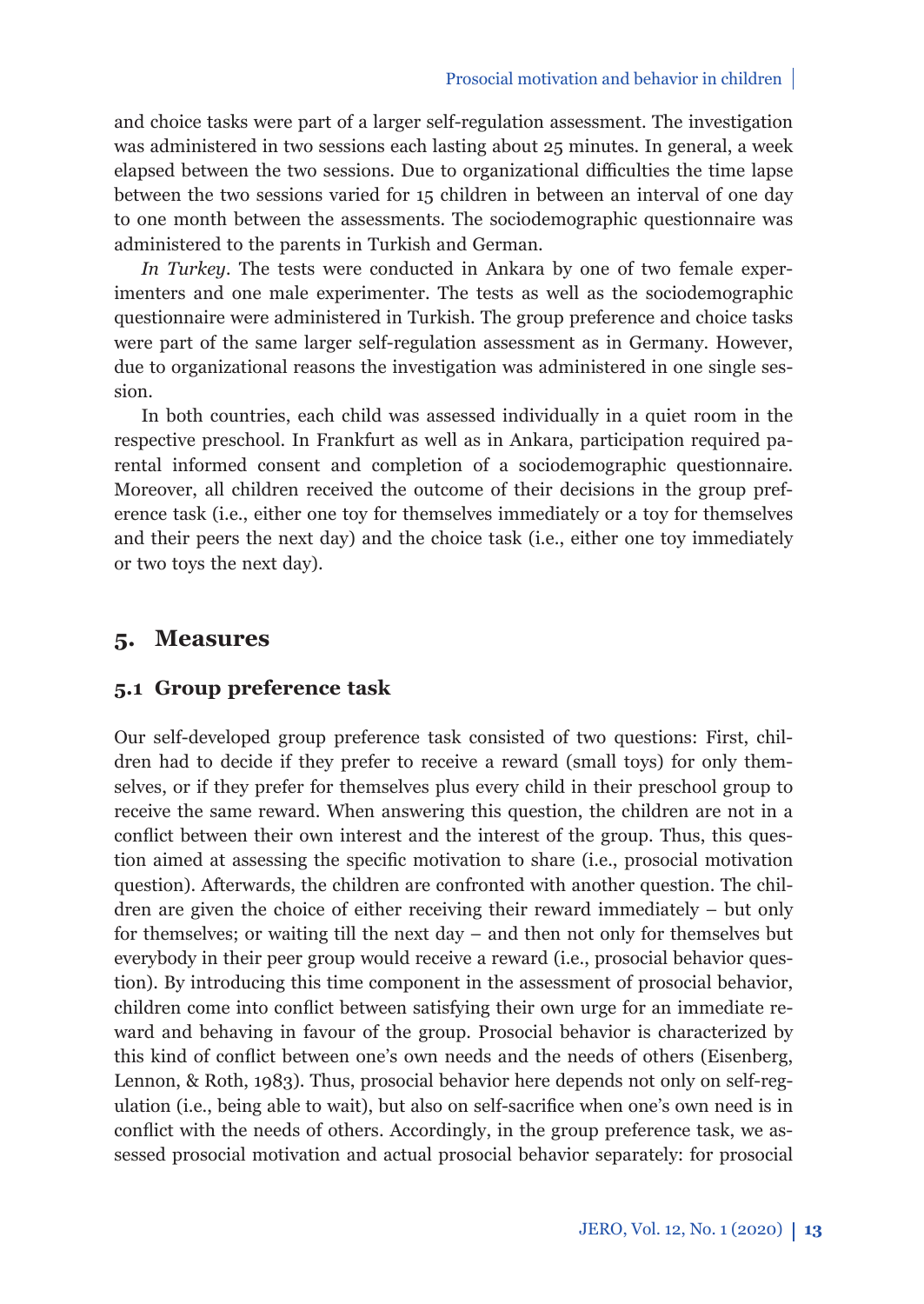motivation, children were not in a conflict between their own needs and the needs of others; however, to show prosocial behavior children had to sacrifice their own need in favour of the group.

For the prosocial motivation question, the experimenter showed the toy to the child and asked the child: *"Would you prefer to have this toy only for yourself or would you prefer yourself and every child in your preschool group to have such a toy?"* The question was followed by an explanation: *"You can either get this toy now or you and each of the children in your group can get the toy tomorrow."* The child then had to paraphrase the options to ensure comprehension of the task and indicate their choice. Subsequently, the child was asked the prosocial behavior question: *"What do you prefer, one toy for yourself today, or one toy for each of the children in your group tomorrow?"*

Overall, the group preference task consisted of two trials with two different small toys as rewards. Separate scores were calculated for the prosocial motivation and prosocial behavior questions. In both trials of the prosocial motivation question, the child received one point every time it preferred the reward for her-/himself alone and two points the child preferred every child in the group to receive a reward. In both trials of the prosocial behavior question, a point was given each time the child chose the immediate reward for her-/himself and two points when the child chose to wait until the next day for every child in the group receiving a reward. Thus, possible scores for the prosocial motivation question and the prosocial behaviour question ranged from two to four points, respectively.

### **5.2 Assessment of self-regulation**

The choice task (Mischel & Gilligan, 1964) consisted of four trials each with a different pair of toys. Each pair of toys consisted of two identical kinds of toys. In a pre-test preschool group, children could choose toys they liked best from a variety of toys and were asked if they would prefer to get either one or two of these toys. Only the toys that were asked for twice in the pre-test were chosen for the choice task paradigm used in this study. At the beginning of each trial, the experimenter showed a pair of toys to the child and explained: *"You can either get one of these toys now or you can get both toys tomorrow."* Thereafter, the child was told that the preschool teacher would hand out the toys the following day. The child had to repeat the options to ensure comprehension of the task. Afterwards, the child was asked: *"What do you prefer, one toy today or both toys tomorrow?"* To calculate a score on the four trials, a point was given for every toy the child received. Thus, the possible score ranged from four to eight points.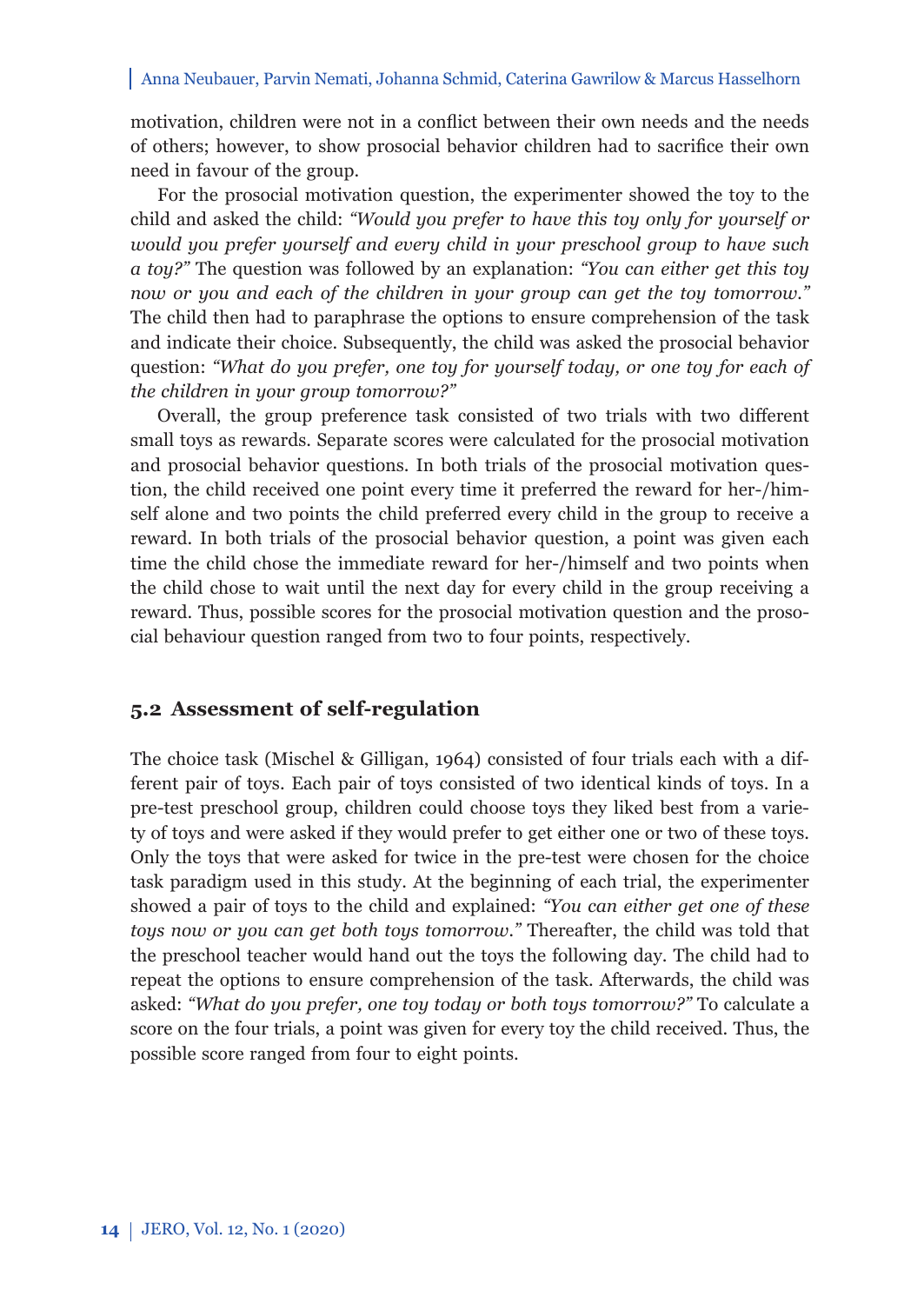# **6. Results**

Since no significant correlation could be found between the prosocial motivation question and age ( $r_s$  = -.03,  $p > .05$ ), parents' education ( $r_s$  = -.05,  $p > .05$ ), or parents' employment ( $r_s = -.01, p > .05$ ), nor between the prosocial behavior question and age  $(r_s = -.12, p > .05)$ , parents' education  $(r_s = -.09, p > .05)$ , or parents' employment ( $r_s = -.08$ ,  $p > .05$ ), they are not considered further in the following analyses (Bortz, 2005).<sup>1</sup> The choice task correlated significantly with the prosocial behavior question ( $r_s = .20, p < .01$ ) but not with the prosocial motivation question  $(r<sub>s</sub> = -.03, p > .05)$ . Children who preferred to wait for the next day to receive two toys in the choice task also waited more often for the next day in the prosocial behavior question. Therefore, the choice task is added as a covariate to the analyses of the prosocial behavior question. Means and standard deviations of the group preference task for each group and gender are shown in Table 2.

|                      | Frankfurt      |                |                |  |                |                |                           | Ankara |                |                |                |
|----------------------|----------------|----------------|----------------|--|----------------|----------------|---------------------------|--------|----------------|----------------|----------------|
| Variable             | GC             |                |                |  | <b>GCT</b>     |                |                           | ТC     |                |                |                |
|                      | <b>Boys</b>    | Girls          | Total          |  | <b>Boys</b>    | Girls          | Total                     |        | <b>Boys</b>    | Girls          | Total          |
| Prosocial motivation | 2.31<br>(0.60) | 2.35<br>(0.65) | 2.34<br>(0.63) |  | 2.48<br>(0.68) | 2.91           | 2.70<br>$(0.90)$ $(0.82)$ |        | 2.88<br>(0.82) | 2.80<br>(0.83) | 2.84<br>(0.82) |
| Prosocial behavior   | 2.31<br>(0.60) | 2.35<br>(0.65) | 2.34<br>(0.63) |  | 2.29<br>(0.56) | 3.22<br>(0.90) | 2.77<br>(0.89)            |        | 2.73<br>(0.84) | 2.54<br>(0.78) | 2.63<br>(0.81) |

#### Table 2: Mean scores of the prosocial motivation question and the prosocial behavior questions for the different groups

*Notes.* Standard errors are in parentheses. GC = German children without the immigrant background living in Germany. GCT = German Children with a Turkish immigrant background living in Germany. TC = Turkish children without the immigrant background living in Turkey.

#### *Group preference task*

*Prosocial motivation question.* A Group × Gender ANOVA (see Table 3) on the prosocial motivation question showed a significant main effect for Group,  $F(2)$ , 156) = 5.90, *p* < .01, *η<sup>p</sup> <sup>2</sup>* = .07, but not for Gender, *F*(1, 156) = 1.12, *p* > .05, nor for the Gender  $\times$  Group interaction,  $F(2, 156) = 1.56$ ,  $p > .05$ . A post-hoc comparison revealed that significantly more TC preferred toys for the whole group than GC, *t*(116) = -3.74, *p* < .001, but not more than GCT, *t*(92) = -0.84, *p* > .05. The overall difference between GC and GCT reached significance,  $t(80) = -2.39$ ,  $p < .05$ . As

<sup>1</sup> Despite no significant correlation between SES measures and prosocial motivation and prosocial behavior, due to the large differences between the SES of GCT and GC or TC and the possibility of hidden correlation, two separated Group × Gender ANCOVA with SES measures as covariates were calculated for the prosocial motivation and behavior question. The results revealed no significant effect for the SES covariates neither for prosocial motivation nor for prosocial behavior. The results are presented in the Appendix for the interested reader.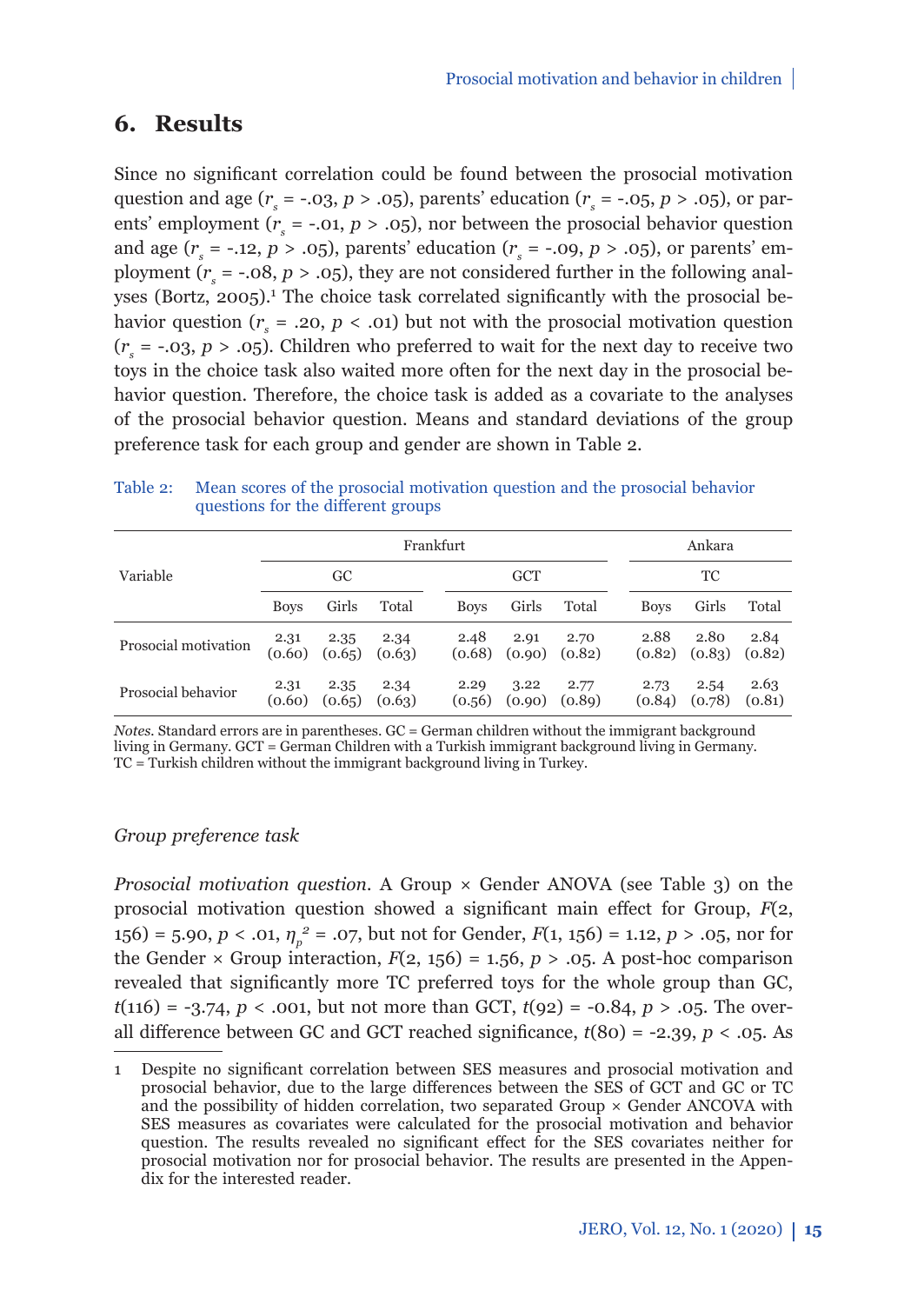can be seen in Table 2, girls from the GCT group most often preferred the toys for the whole group. Therefore, planned contrasts were conducted separately for boys and girls. These contrasts showed a significant difference between girls in the GCT group and girls in the GC group,  $t(37) = -2.57$ ,  $p < .05$ . However, boys in the GCT group did not differ significantly from boys in the GC group,  $t(67) = -0.67$ ,  $p > 0.05$ . Therefore, girls in the GCT group and boys and girls in the TC group were more prosocially motivated than GC children.

| Predictor                       | Sum of squares | df             | Mean square | F       | $\boldsymbol{p}$ | Partial $n^2$ |  |  |  |
|---------------------------------|----------------|----------------|-------------|---------|------------------|---------------|--|--|--|
| Criterion: Prosocial motivation |                |                |             |         |                  |               |  |  |  |
| (Intercept)                     | 1023.39        | 1              | 1023.39     | 1747.06 | .000             | .918          |  |  |  |
| Group                           | 6.90           | $\overline{2}$ | 3.45        | 5.89    | .003             | .070          |  |  |  |
| Gender                          | 0.66           | 1              | 0.66        | 1.12    | .291             | .007          |  |  |  |
| Group x Gender                  | 1.83           | $\mathbf{2}$   | 0.91        | 1.56    | .213             | .020          |  |  |  |
| Error                           | 91.38          | 156            | 0.59        |         |                  |               |  |  |  |
| Criterion: Prosocial behavior   |                |                |             |         |                  |               |  |  |  |
| (Intercept)                     | 59.09          | 1              | 59.09       | 108.84  | .000             | .413          |  |  |  |
| Group                           | 3.76           | $\overline{2}$ | 1.88        | 3.46    | .034             | .043          |  |  |  |
| Gender                          | 1.66           | $\mathbf{1}$   | 1.66        | 3.06    | .082             | .019          |  |  |  |
| <b>Choice Task</b>              | 2.48           | $\mathbf{1}$   | 2.48        | 4.56    | .034             | .029          |  |  |  |
| Group x Gender                  | 7.18           | $\overline{2}$ | 3.59        | 6.61    | .002             | .079          |  |  |  |
| Error                           | 84.16          | 156            | 0.54        |         |                  |               |  |  |  |

Table 3*:* ANOVA results using prosocial motivation and prosocial behavior as the criterion

*Prosocial behavior question.* A Group × Gender ANCOVA (see Table 3) with the choice task as the covariate and the prosocial behavior question as a dependent variable showed significant main effects for Group,  $F(2, 155) = 3.46$ ,  $p < .05$ , *η*<sub>*p*</sub></sub>  $=$  .04, but not for Gender, *F*(1, 155) = 3.06, *p* > .05, *η*<sub>*p*</sub></sub>  $=$  .02, and a significant Gender × Group interaction,  $F(2, 155) = 6.61$ ,  $p < .01$ ,  $\eta_p^2 = .08$ . In addition, a significant effect for the covariate choice task was revealed,  $F(1, 155) = 4.56$ ,  $p < .05$ ,  $\eta_p^2$  = .03. Post-hoc comparisons demonstrated that significantly fewer GC decided to wait as compared to GCT,  $t(76) = -2.70$ ,  $p < .01$ . TC did not differ from GCT,  $t(86) = 0.85, p > .05$ , but significantly differed from GC,  $t(116) = -2.21, p < .05$ .

Regarding the interaction effect planned contrasts for gender differences were calculated separately for each group. Significantly more girls from the GCT group preferred to wait for the group to receive a toy than boys from the GCT group,  $t(42) = -4.15$ ,  $p < .001$ . No gender differences could be found in the GC group,  $t(48) = -0.21, p > .05$ , or in the TC group,  $t(66) = -0.94, p > .05$ .

Further comparisons of group differences were conducted separately for each gender. Significantly more boys from the TC group decided to wait for the whole group to receive a toy than boys from the GCT group,  $t(67) = -2.32$ ,  $p < .05$ ; the same trend exists regarding boys from the GC group but it does not reach a signif-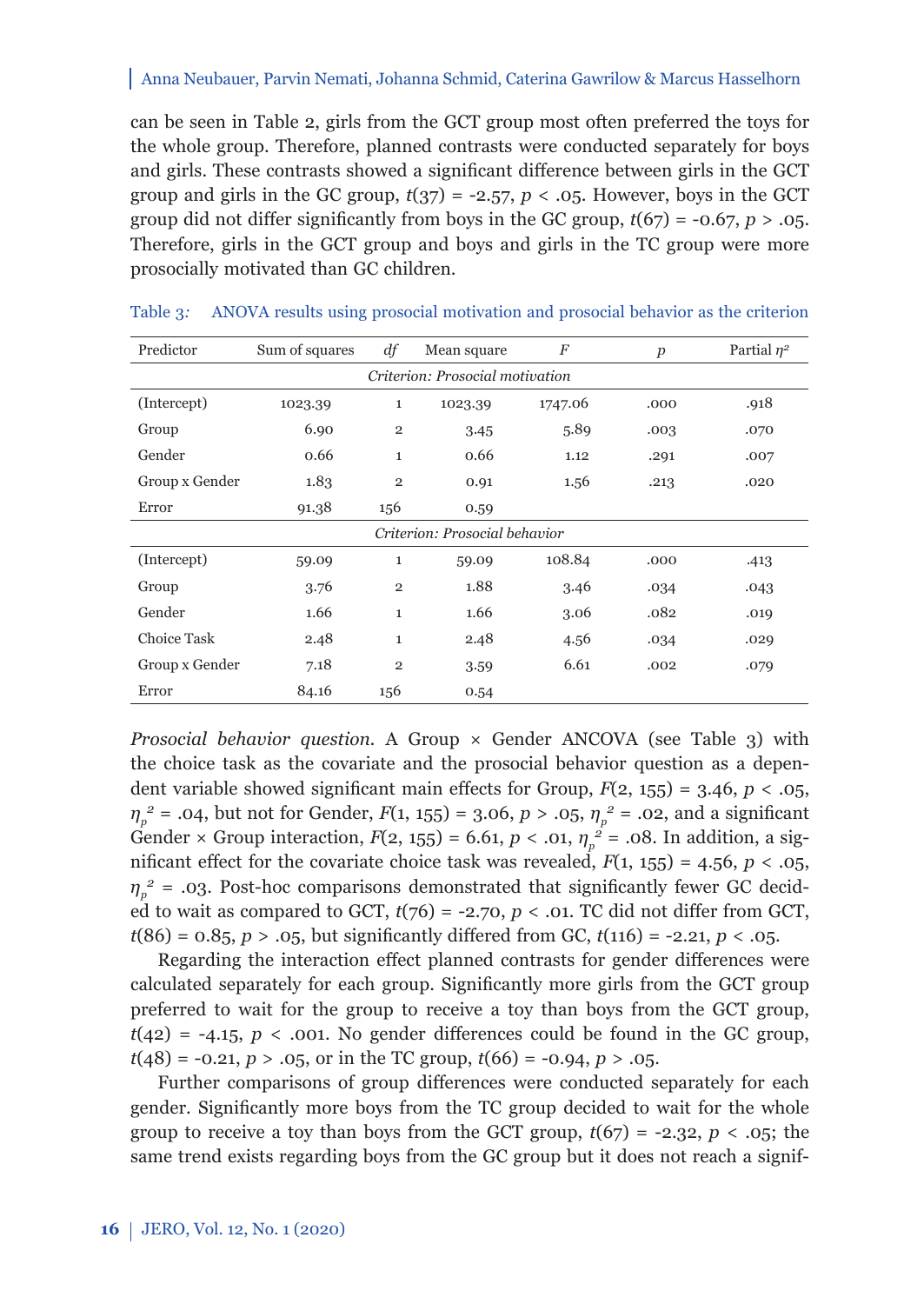|                         |        |                | Prosocial motivation |                  | Prosocial behavior |           |       |                  |  |  |
|-------------------------|--------|----------------|----------------------|------------------|--------------------|-----------|-------|------------------|--|--|
|                         | $_{M}$ | SD <sub></sub> | U                    | $\boldsymbol{p}$ | М                  | <i>SD</i> | U     | $\boldsymbol{p}$ |  |  |
| Language at home        |        |                |                      |                  |                    |           |       |                  |  |  |
| German $(n = 10)$       | 0.80   | 0.92           |                      |                  | 0.60               | 0.84      | 148.0 | .50              |  |  |
| Turkish $(n = 34)$      | 0.68   | 0.81           | 158.5                | .72              | 0.82               | 0.90      |       |                  |  |  |
| Parent's born in Turkey |        |                |                      |                  |                    |           |       |                  |  |  |
| only one $(n = 13)$     | 1.00   | 0.82           |                      | .10              | 0.85               | 0.80      | 182.5 |                  |  |  |
| both $(n = 31)$         | 0.58   | 0.80           | 143.0                |                  | 0.74               | 0.93      |       | .59              |  |  |

Table 4: Group differences in background variables in the group preference task for children with Turkish immigrant background

icant level,  $t(67) = -1.97$ ,  $p > .06$ . Boys from the GC group and boys from the GCT group did not differ in their decision to wait,  $t(67) = 0.11$ ,  $p > 0.05$ . As for girls, significantly more girls from the GCT group waited for the group to receive a toy than girls from the GC group,  $t(89) = 3.96$ ,  $p < .001$ , or girls from the TC group,  $t(89) = 2.94$ ,  $p < 0.01$ . Girls from the TC group and girls from the GC group did not differ from each other in their decision to wait,  $t(89) = -1.10$ ,  $p > .05$ .

## **7. Discussion**

To compare prosociality of GCT ( $n = 44$ ), with GC ( $n = 50$ ) and TC ( $n = 68$ ), in the present study prosociality was assessed by a modified sharing task (Iannotti, 1985). First, the children were asked if they preferred to receive a toy only for themselves, or if they would prefer that each child in their preschool group would receive a toy (i.e., prosocial motivation question). Second, they were allowed to choose between receiving a toy for themselves immediately or waiting till the next day when every child in their preschool group (including themselves) would receive a toy (i.e., prosocial behavior question). To rule out baseline differences in self-regulation as a possible alternative explanation, the results of the prosocial behavior question were controlled by assessing the baseline differences in a delay of gratification task (i.e., choice delay task; Mischel & Gilligan, 1964).

One of the main finding of our study is a difference between boys and girls in the GCT group: Girls were more likely to prefer that their whole group receive toys (prosocial motivation question) and more likely to choose to wait for the following day when their group would receive the toys (prosocial behavior question) than boys.

No gender differences were found between GC and TC. Overall GC showed neither prosocial motivation nor prosocial behavior: They answered both questions in the same way (see Table 2). Interestingly, TC were prosocially motivated (i.e., pre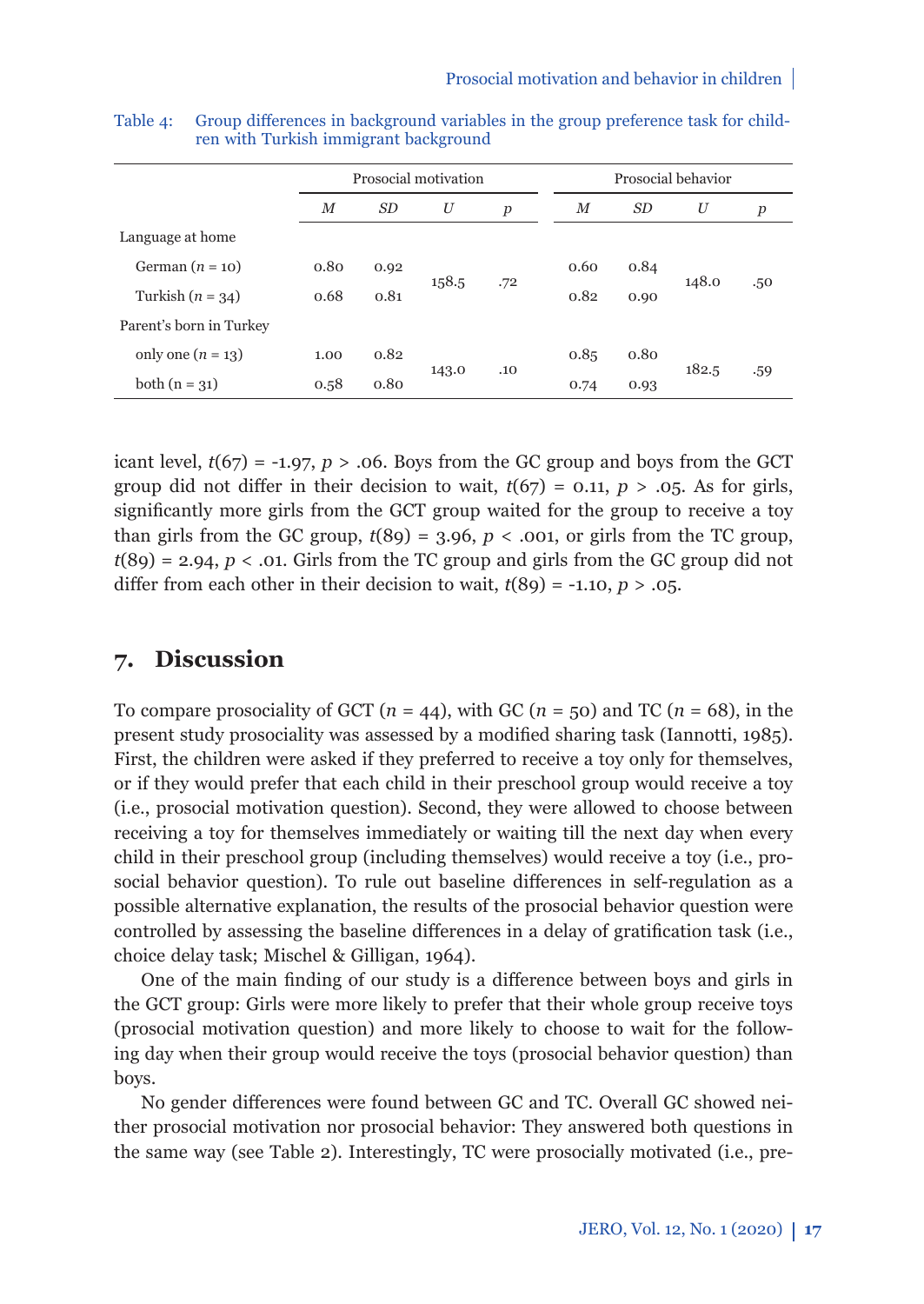ferred that every child in their group should receive a toy) but were not willing to sacrifice an immediate reward in favor of their group.

Since the ability to postpone a reward was controlled for by the measure of delay of gratification (i.e., choice delay task), baseline differences in self-regulation cannot explain the differing group results. However, three patterns emerged in our data: (a) girls from the GCT group indicated high prosocial motivation and behavior, (b) TC indicated high prosocial motivation but less prosocial behavior, and (c) GC as well as the boys from the GCT group indicated both low prosocial motivation and behavior.

These data patterns fit well with concepts from the Family Change Theory by Kagitcibasi (2007). Kagitcibasi proposes three prototypical family interaction patterns: interdependence, independence, and psychological interdependence. The model of interdependence is prevalent in societies where children contribute to the family economy (e.g., rural-agrarian society with low socio-economic status) and independence is not valued in child-rearing, because it increases the danger of the child leaving the family. In contrast the model of independence is prevalent in societies where children are not required to sustain the family (e.g., western industrialized societies in middle-upper class families). In these families, independence and self-reliance is highly valued. The model of psychological interdependence shows that the development of an agricultural society towards an industrialized society does not necessarily include a change from the interdependent toward an independent family model. The families do not depend on the children any more (in middle and upper-class), which leads to an enhancement of autonomy for the child. But at the same time, the materialistic interdependence is replaced by nonmaterialistic (e.g., psychological and/or emotional) interdependence. Thus, autonomy and relatedness might co-exist in child-rearing in industrialized societies.

Indeed, a shift from an interdependent to a psychologically interdependent family model is evident in Turkey. During the last three decades, Turkey has experienced an increase in industrialization, urbanization, and education, which has created fundamental changes in lifestyle and led to a different, new value system (Kagitscibasi, 2007). Certainly, these changes do not equally occur across Turkey, they are stronger in an urban, young, and high socioeconomic society (Kagitcibasi & Ataca, 2005; Kagitscibasi, 2007). For our study we recruited children in Turkey that visited private preschools in the city of Ankara. These urban children's parents were highly educated. These circumstances outline to the psychologically interdependent model. This model is described with psychological interdependence on one hand, and endorsing autonomy on the other. Thus, the children endorse the value of sharing the toy with their group, but are not willing to make personal sacrifices.

However, a majority of the Turkish immigrants who came to Germany were low-skilled workers from rural areas in Turkey during the 1960's (Crul & Schneider, 2009). Across decades, many Turkish immigrants maintain ethnic behavior like their proficiency in their ethnic language or contact with ethnic peers (Vedder, Sam, & Liebkind, 2007). Interestingly, the group of children with a Turkish immigrant background showed a mixed pattern: Boys behaved like the German children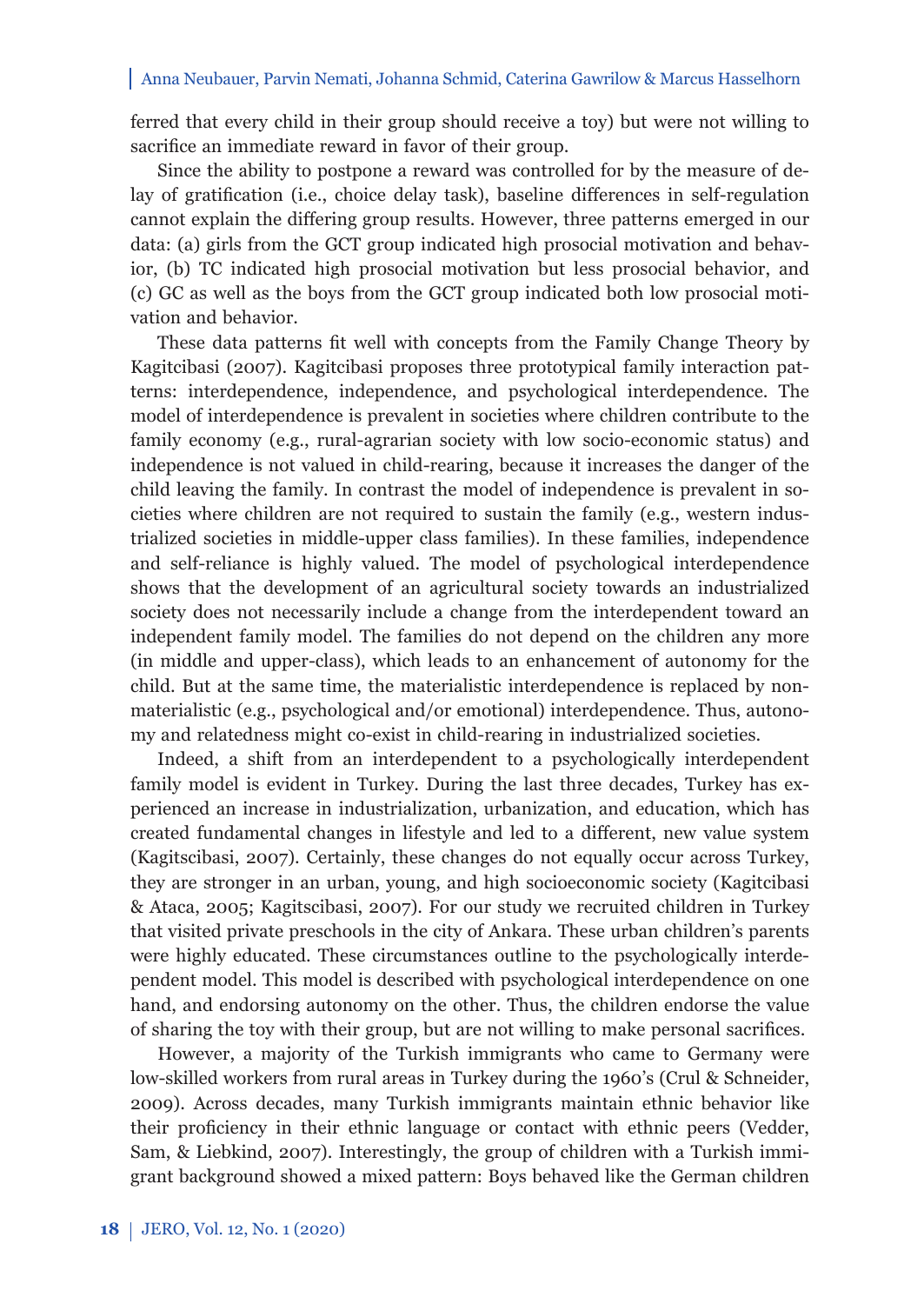without immigrant background and girls behaved according to the interdependent model. They did not only value sharing the toys with the group, but also preferred to make personal sacrifices for the sake of others. As can be seen in Table 2, the girls from GCT group scored even higher in prosocial behavior when related to prosocial motivation. This is due to four girls who did not want the other children to receive a toy in the prosocial motivation question, but were willing to wait for the others to receive a toy in the prosocial behavior question. Kagitcibasi argues that especially Turkish immigrants in Europe often "persist in their obedience-oriented childrearing values" (Kagitcibasi, 2002, p. 30). Across Turkish culture gender differences often come along with higher expectations on family role obligations and social conformity for girls (Catay, 2005). This might explain the higher prosocial motivation and behavior in girls from the GCT group as well as the paradox decisions of the four girls who scored higher in prosocial behavior than in motivation. For some reason they might have felt forced to share with the others. However, German culture is considered independent (Lamm & Keller, 2007) and according to the independent family model GC neither see a demand for sharing toys with their group, nor would they actually wait in favor of their group.

#### *Limitations*

Certainly, the proposed relation between family models and prosociality is an assumption that will require future testing through research by assessing family models and prosociality in one and the same sample. Furthermore, alternative explanations could be possible, like for example, information was not assessed about the relationship of the children to their peers although the integration into the overall group might vary within the groups. More precisely, boys from the GCT group could be less integrated in their preschool group than girls from the GCT group and this might explain the gender differences within the group of GCT.

Due to our selective sample (e.g., recruitment only in preschools, no representative distribution of parents' education, relatively small sample size) and different recruitment strategies in the two countries (i.e., private schools in Turkey, public schools in Germany) the trends shown between GCT or GC and TC in general should be carefully interpreted. Therefore, considering larger and more diverse samples in future studies is highly recommended to ensure a representative distribution of the immigrant and non-immigrant population. Furthermore, our sample was limited to two cities in both countries, which is not representative of children growing up in other parts of those countries. For instance, there might be cultural differences between urban and rural areas within one country (e.g., different parents' expectations and family relationships or obligations) that may influence the prosociality of children, particularly, as it has been shown that the level of interdependency is higher in rural areas than urban regions (e.g., Kashima et al., 2004). Especially in Turkey the value system in rural and urban areas differs from each other (Kagitcibasi & Ataca, 2005; Kagitscibasi, 2007). Future research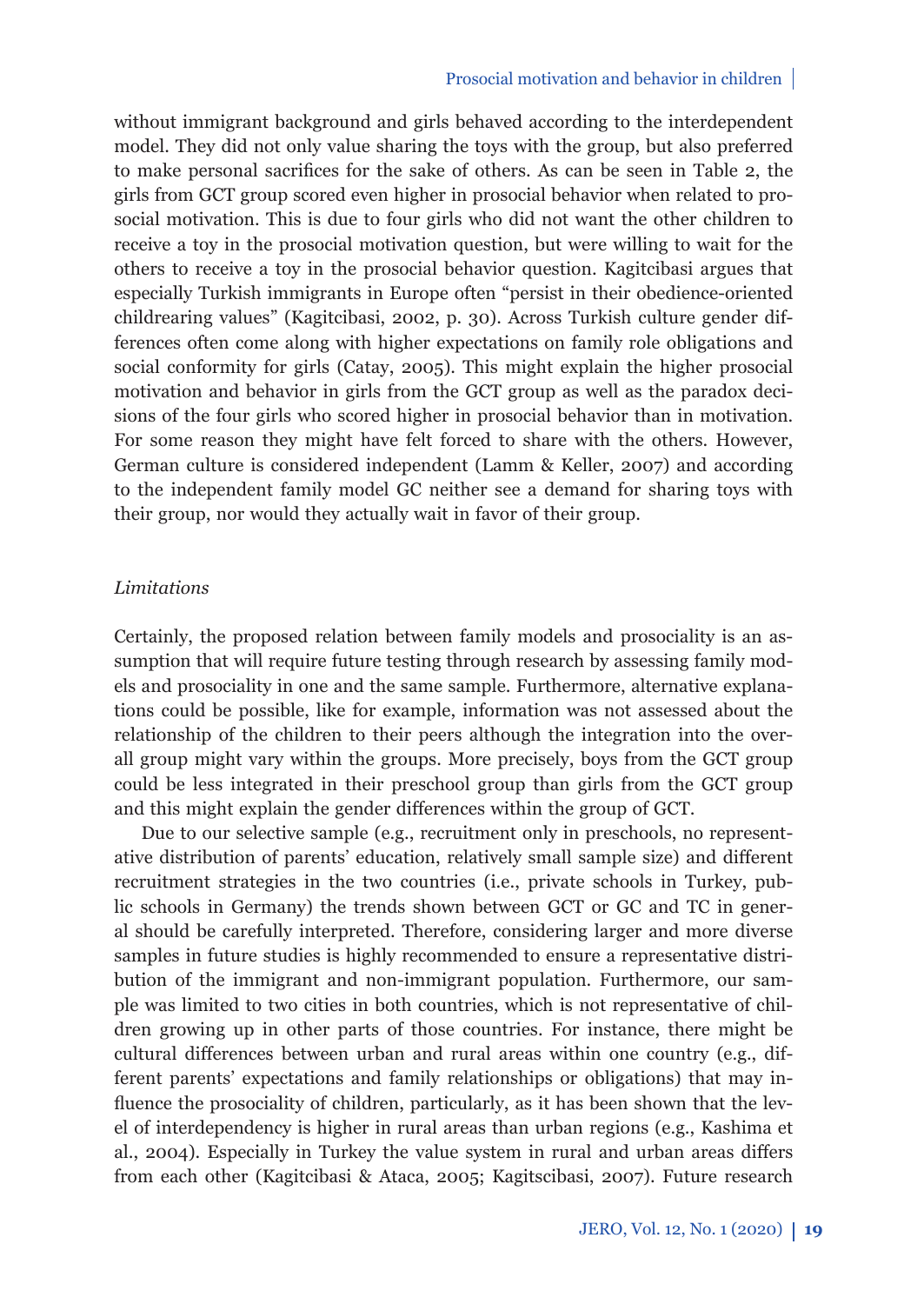could consider this limitation by comparing prosociality of children living in rural and urban regions within one country. Moreover, despite the significant difference between the SES of GCT and GC or TC, our results cannot be explained by differences in SES since no significant association was found between SES and prosocial motivation or prosocial behavior (Appendix). However, as significant associations between SES and prosocial behavior have been revealed in previous research (e.g., Kosse et al., 2020), careful sample selection considering SES is necessary to avoid a sample selection bias in future studies. In addition, measurement of SES in the present study could be a limitation as our way of assessing SES might be too unspecific. For instance, employment status did not include occupational status or occupations without salaries such as homemakers. Thus, precise measures of SES should be considered in future research to control for the possible moderation effects of SES on the association between cultural contexts and prosociality of children. There are also important variables (e.g., duration of preschool attendance, number of siblings, information on parent-child relationship, parenting style, and characteristics of preschool institutions) which were not measured in this study but might add depths to the interpretation of future results. Furthermore, in the present study, the birth country was used as a proxy for cultural background. This approach, however, is unsatisfactory as it ignores within group differences in prosociality and only emphasizes between group differences based on an inaccurate categorization. Therefore, further studies should use more precise measures to assess cultural backgrounds (e.g., measures of culture-related value systems) and acculturation processes information. Last but not least, our suggestion for future studies is to use the group preference tasks in addition to other measurements of prosocial motivation and behavior such as the sharing task in one single study to clarify their possible associations and compare their validity.

## **8. Conclusion**

We aimed at comparing prosocial motivation and prosocial behavior in GCT and GC. We developed a new method to assess prosocial motivation and prosocial behavior separately. Furthermore, by comparing prosocial motivation and behavior in GCT, GC and TC, three patterns of prosocial motivation and behavior emerged: (a) High prosocial motivation and behavior in girls from the GCT group, (b) high prosocial motivation with less prosocial behavior in the TC group, and (c) low prosocial motivation and behavior in the GC group and boys from the GCT group. Future research might want to investigate underlying mechanisms of prosociality in children with and without immigrant background in Germany.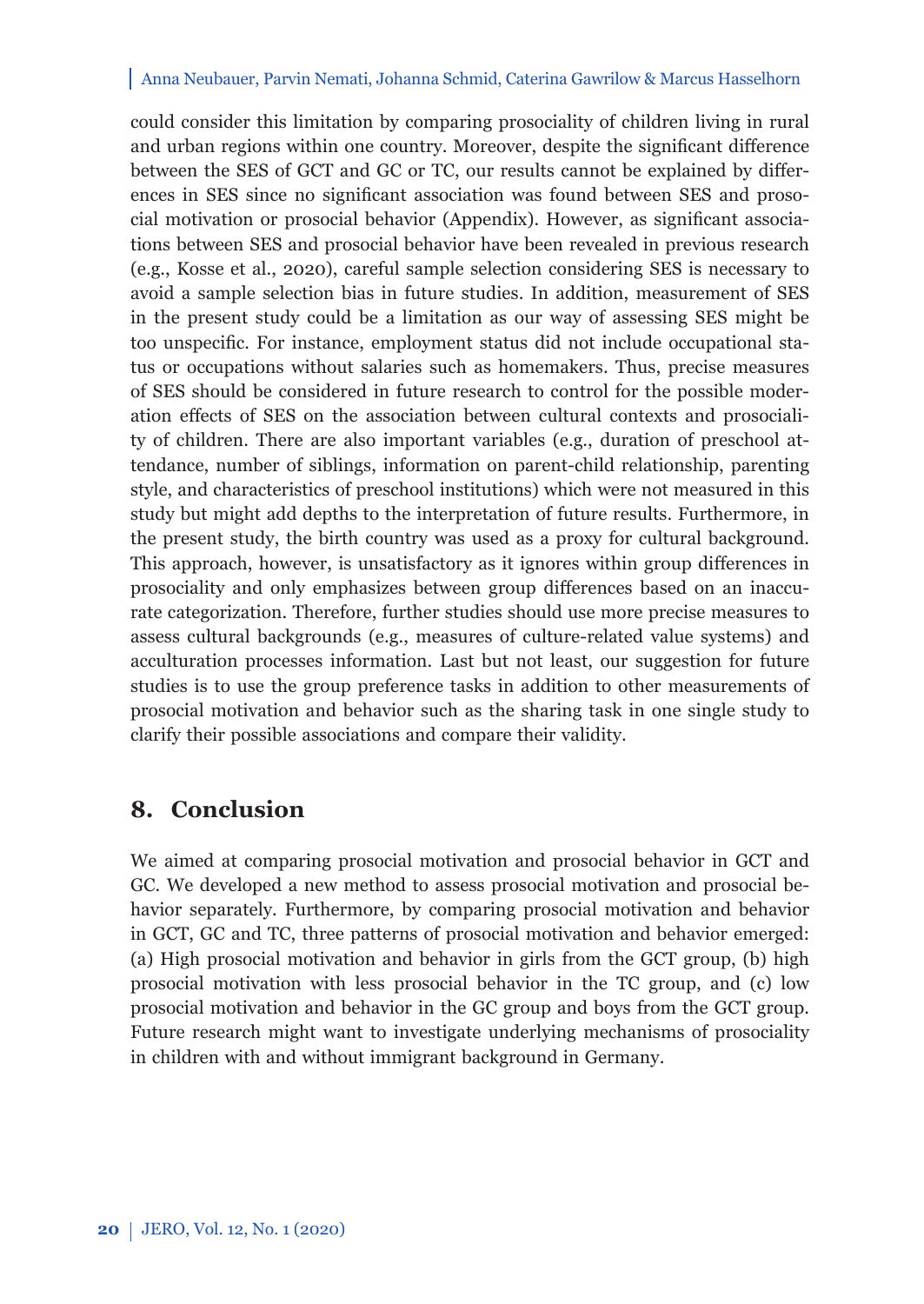### **Acknowledgments**

This paper was prepared in the context of the Center for Individual Development and Adaptive Education of Children at Risk (IDeA) in Frankfurt/Main, and funded by the federal state government of Hessen (LOEWE initiative).

## **References**

- Baert, S., & Vujić, S. (2016). Does it pay to care? Prosocial engagement and employment opportunities. *IZA Discussion Paper Series*, 9649. Bonn, Germany: Institute for the Study of Labor (IZA).
- Baier, D., & Pfeiffer, C. (2008). Disintegration and violence among migrants in Germany: Turkish and Russian youths versus German youths. *New Directions for Student Leadership, 119*, 151–168.
- Bierman, K. L., Coie, J. D., Dodge, K. A., Greenberg, M. T., Lochman, J. E., McMahon, R. J., & Pinderhughes, E. (2010). The effects of a multiyear universal social-emotional learning program: The role of student and school characteristics. *Journal of Consulting and Clinical Psychology, 78*(2), 156–168.
- Blair, C., & Ursache, A. (2011). A bidirectional model of executive functions and selfregulation. In R. F. Baumeister & K. D. Vohs (Eds.), *Handbook of self-regulation: Research, theory and applications.* New York, NY: Guilford Press.
- Bortz, J. (2005). *Statistik für Human- und Sozialwissenschaftler*. Heidelberg, Germany: VS.
- Brody, L. R. (1993). On understanding gender differences in the expression of emotion: Gender roles, socialization and language. In S. L. Ablon, D. Brown, E. J. Khantzian, & J. E. Mack (Eds.), *Human feelings: Explorations in affect development and meaning*. Hillsdale, NJ: Analytic.
- Camilleri, A. F., Griga, D., Mühleck, K., Miklavic, K., Nascimbeni, F., Proli, D., & Schneller, C. (2013). *Evolving Diversity II: Participation of students with an immigrant background in European Higher Education*. Brussels, Belgium: MENON Network.
- Carlo, G. (2006). Care-based and altruistically-based morality. In M. Killen & J. G. Smetana (Eds.), *Handbook of moral development*. Mahwah, NJ: Lawrence Erlbaum Associates.
- Carlo, G., Crockett, L. J., Wolff, J. M., & Beal, S. J. (2012). The role of emotional reactivity, self-regulation, and puberty in adolescents' prosocial behaviors. *Social Development, 21*, 667–685.
- Carlo, G., Mestre, M. V., Samper, P., Tur, A., & Armenta, B. E. (2011). The longitudinal relations among dimensions of parenting styles, sympathy, prosocial moral reasoning, and prosocial behaviors. *International Journal of Behavioral Development, 35*(2), 116–124.
- Catay, Z. (2005). *Cultural Models of the self-reflected in maternal regulation strategies and socialisation goals in the United States and Turkey* (Doctoral dissertation). Retrieved from ProQuest Dissertations and Theses database (AAT 3195354).
- Crul, M., & Schneider, J. (2009). Children of Turkish immigrants in Germany and the Netherlands: The impact of differences in vocational and academic tracking systems. *Teachers College Record, 111*, 1–15.
- Daglar, M., Melhuish, E., & Barnes, J. (2011). Parenting and preschool child behaviour among Turkish immigrant, migrant and non-migrant families. *European Journal of Developmental Psychology, 8*(3), 261–279.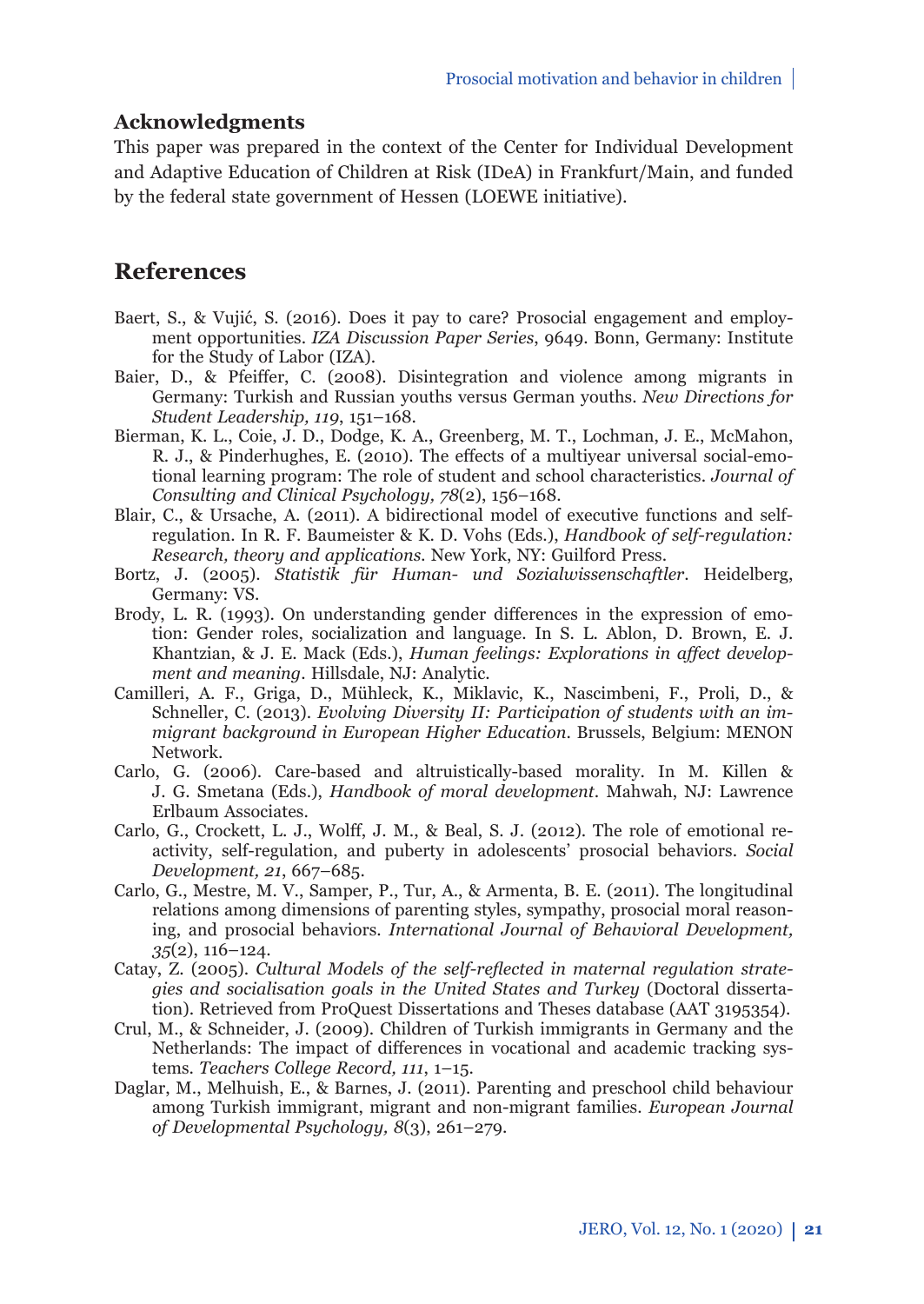- Deckers, T., Falk, A., Kosse, F., Pinger, P. & Schildberg-Hörisch, H. (2017). *Socio-Economic Status and Inequalities in Children's IQ and Economic Preferences*. Bonn: IZA, Institute of Labor Economics.
- Demetriou, A., & Kazi, S. (2006). Self-awareness in g (with processing efficiency and reasoning). *Intelligence, 34*(3), 297–317.
- Eisenberg, N., Fabes, R. A., & Spinrad, T. L. (2006). Prosocial development. In N. Eisenberg, W. Damon, & R. Lerner (Eds.), *Handbook of Child Psychology: Social, Emotional, and Personality Development* (p. 648–718). Hoboken, NJ: John Wiley & Sons.
- Eisenberg, N., Guthrie, I. K., Murphy, B. C., Shepard, S. A., Cumberland, A., & Carlo, G. (2011). Consistency and development of prosocial dispositions: A longitudinal study. In M. Killen & R. J. Coplan (Eds.), *Social development in childhood and adolescence*. Oxford, UK: Wiley-Blackwell.
- Eisenberg, N., Lennon, R., & Roth, K. (1983). Prosocial development: A longitudinal study. *Developmental Psychology, 19*, 846–855.
- Entwisle, D. R., & Astone, N. M. (1994). Some practical guidelines for measuring youth's race/ethnicity and socioeconomic status. *Child Development, 65*, 1521– 1540.
- Federal Statistical Office of Germany. (2011). *Bevölkerung und Erwerbstätigkeit Bevölkerung mit Migrationshintergrund – Ergebnisse des Mikrozensus 2009*. Retrieved from https://www.destatis.de/GPStatistik/servlets/MCRFileNodeServlet/ DEHeft\_derivate\_00014911/2010220097004.pdf;jsessionid=F84028CFCD0F3D2 7B15B7DB46F5330D8
- Federal Statistical Office of Germany. (2019). *Daten aus dem Gemeindeverzeichnis – Städte nach Fläche, Bevölkerung und Bevölkerungsdichte – Gebietsstand: 31.12.2018*. Retrieved from https://www.destatis.de/DE/Themen/Laender-Regio nen/Regionales/Gemeindeverzeich nis/Administrativ/05-staedte.html
- Heckman, J. J., & Kautz, T. (2012). Hard evidence on soft skills. *Labour Economics, 19*, 451–464.
- Heine, S. J., Lehman, D. R., Peng, K., & Greenholtz, J. (2002). What's wrong with cross-cultural comparisons of subjective Likert scales? The reference-group effect. *Journal of Personality and Social Psychology, 82*, 903–918.
- Hofsteds, G. (1980). Culture's consequences. Beverly Hills, CA: Sage.
- Houser, D., Montinari, N., & Piovesan, M. (2012). Private and public decisions in social dilemmas: Evidence from children's behavior. *PLoS One*, *7:e41578.*
- Iannotti, R. J. (1985). Naturalistic and structured assessments of prosocial behavior in preschool children: The influence of empathy and perspective taking. *Developmental Psychology, 21*, 46–55.
- Jussim, L., Eccles, J., & Madon, S. (1996). Social perception, social stereotypes, and teacher expectations: Accuracy and the quest for the powerful self-fulfilling prophecy. *Advances in experimental social psychology, 28*, 281–388.
- Kagitcibasi, C. (2002). Cross-cultural perspective on family change. In R. Liljeström & E. Özdalga (Eds.), *Autonomy and dependence in the family* (pp. 19–38). Istanbul, Turkey: Swedish Research Institute.
- Kagitcibasi, C. (2007). *Family, self, and human development across cultures* (2nd ed.). New Jersey: Lawrence Erlbaum.
- Kagitcibasi, C., & Ataca, B. (2005). Value of children and family change: A three-decade portrait from Turkey. *Applied Psychology, 54*, 317–337.
- Kao, G., & Tienda, M. (1995). Optimism and achievement: The educational performance of immigrant youth. *Social Science Quarterly*, *76*, 1–19.
- Kashima, Y., Kokubo, T., Kashima, E. S., Boxall, D., Yamaguchi, S., & Macrae, K.  $(2004)$ . Culture and self: Are there within-culture differences in self between metro politan areas and regional cities? *Personality and Social Psychology Bulletin, 30*(7), 816–823.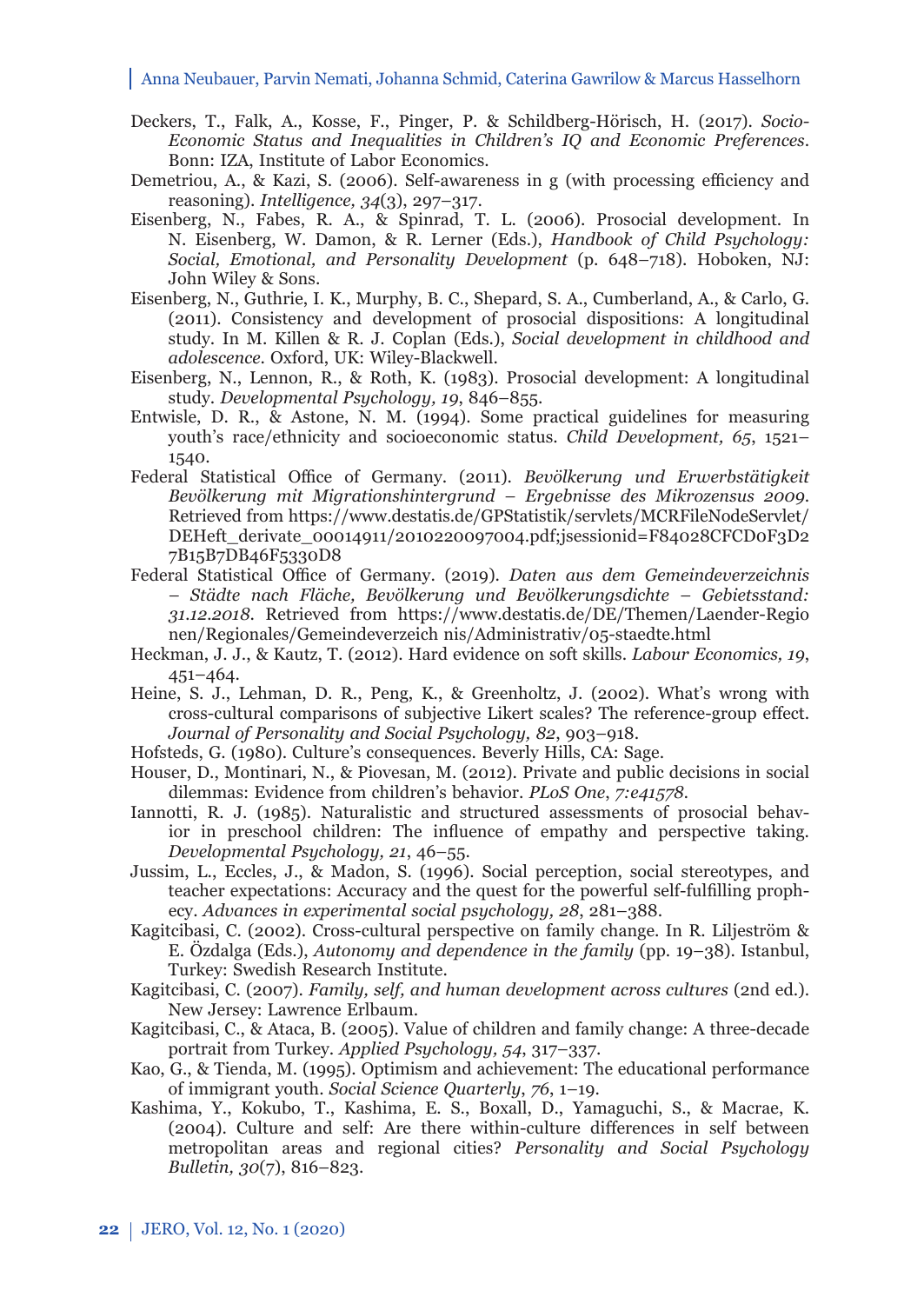Keller, H. (2007). *Cultures of infancy.* Mahwah, NJ: Lawrence Erlbaum.

- Kosse, F., Deckers, T., Pinger, P., Schildberg-Hörisch, H., & Falk, A. (2020). The formation of prosociality: Causal evidence on the role of social environment. *Journal of Political Economy, 128*(1), 1–65.
- Köster, M., Cavalcante, L., Vera Cruz de Carvalho, R., Dôgo Resende, B., & Kärtner, J. (2016). Cultural influences on toddlers' prosocial behavior: How maternal task assignment relates to helping others. *Child development*, *87*(6), 1727–1738.
- Köster, M., Schuhmacher, N., & Kärtner, J. (2015). A cultural perspective on prosocial development. *Human Ethology Bulletin, 30*(1), 71–82.
- Kumru, A., Carlo, G., Mestre, M. V., Samper, P. (2012). Prosocial moral reasoning and prosocial behavior among Turkish and Spanish adolescents. *Social Behavior and Personality: an International Journal, 40*, 205–214.
- Ladd, G. W., & Profilet, S. M. (1996). Child behavior scale: A teacher-report measure of young children's aggressive, withdrawn and prosocial behaviors. *Developmental Psychology, 32*, 1008–1024.
- Lamm, B., & Keller, H. (2007). Understanding cultural models of parenting: The role of intracultural variation and response style. *Journal of Cross-Cultural Psychology, 38*, 50–57.
- Leavey, G., Hollins, K., King, M., Barnes, J., Papadopoulos, C., & Grayson, K. (2004). Psychological disorder among refugee and migrant schoolchildren in London. *Social Psychiatry and Psychiatric Epidemiology, 39*, 191–195.
- Lorenz, G., Gentrup, S., Kristen, C., Stanat, P., & Kogan, I. (2016). Stereotype bei Lehrkräften? Eine Untersuchung systematisch verzerrter Lehrererwartungen. *Kölner Zeitschrift für Soziologie und Sozialpsychologie*, *68*(1), 89–111.
- Maccoby, E. E., & Jacklin, C. N. (1974). *The psychology of sex differences*. Stanford, CA: Stanford University Press.
- Markus, H., & Kitayama, S. (1991). Culture and the self: Implications for cognition, emotion and motivation. *Psychological Review, 98*, 224–253.
- Michalczyk, K., Krajewski, K., & Hasselhorn, M. (2010). Working memory, phonological awareness and early quantity-number competencies in 5-year-olds. Paper presented at the meeting of Junior Researchers of EARLI, Frankfurt, Germany.
- Mischel, W., & Gilligan, C. (1964). Delay of gratification, motivation for the prohibited gratifi cation, and responses to temptation. *Journal of Abnormal Psychology, 69*, 411–417.
- Paulus, W., & Blossfeld, H. P. (2007). Schichtspezifische Präferenzen oder sozioökonomisches Entscheidungskalkül? Zur Rolle elterlicher Bildungsaspirationen im Entscheidungsprozess beim Übergang von der Grundschule in die Sekundarstufe. *Zeitschrift für Pädagogik, 53*(4), 491–508.
- Quintana, S. M., Aboud, F. E., Chao, R. K., Contreras-Grau, J., Cross, W. E., Jr., Hudley, C., & Vitze, D. L. (2006). Race, ethnicity, and culture in child development: Contemporary research and future directions. *Child Development, 77*, 1129– 1141.
- Relikowski, I., Yilmaz, E., & Blossfeld, H. P. (2012). Wie lassen sich die hohen Bildungsaspirationen von Migranten erklären? Eine Mixed-Methods-Studie zur Rolle von strukturellen Aufstiegschancen und individueller Bildungserfahrung. *Soziologische Bildungs forschung*, 111–136.
- Reykowski, J. (1982). Development of prosocial motivation: A dialetic process. In N. Eisenberg (Ed.), *The Development of Prosocial Behavior*. New York, NY: Academic Press.
- Rotenberg, K. J., & Mayer, E. V. (1990). Delay of gratification in native and white children: A cross-cultural comparison. *International Journal of Behavioral Development, 13*, 23–30.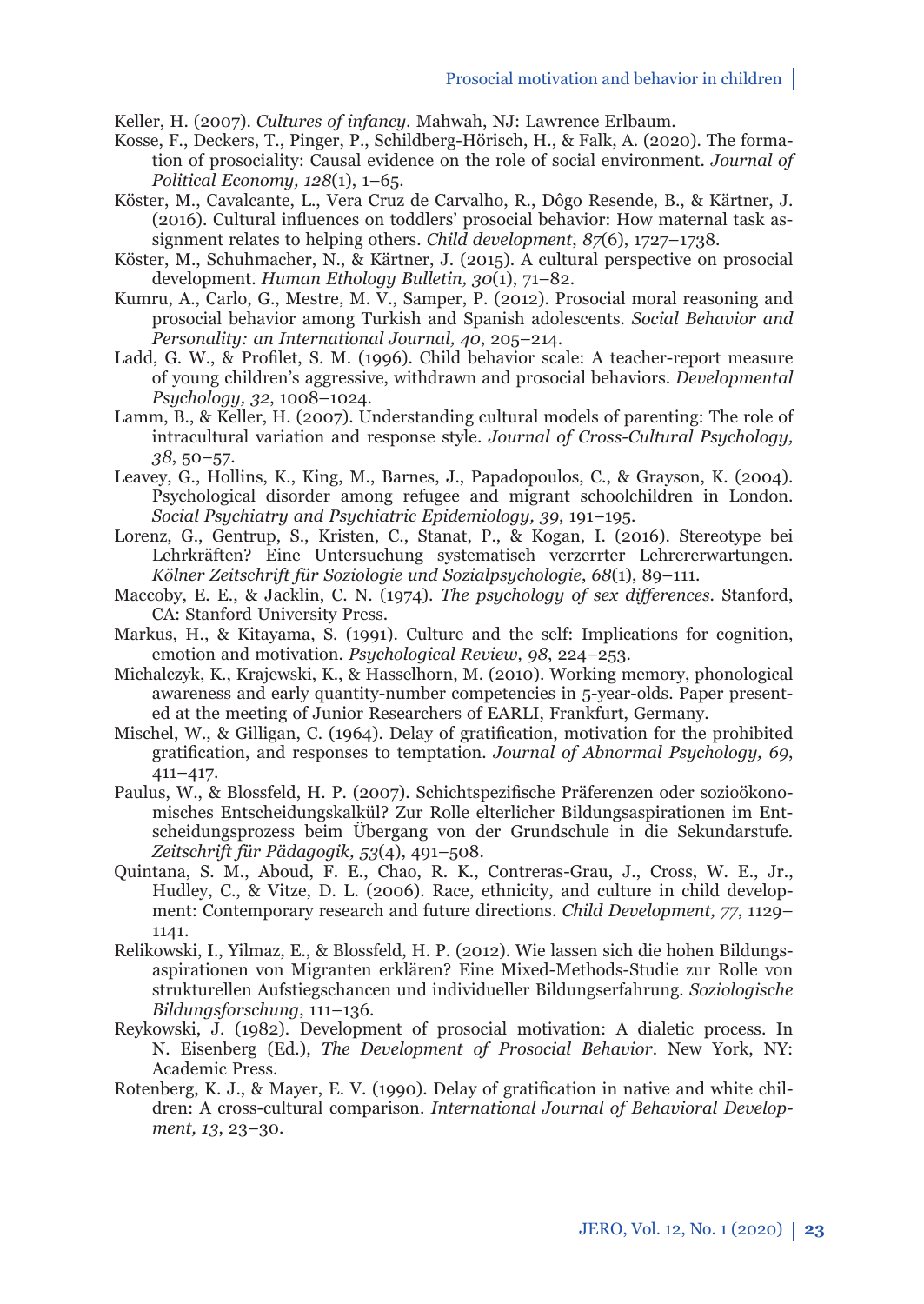- Salikutluk, Z. (2016). Why do immigrant students aim high? Explaining the aspiration– Achievement paradox of immigrants in Germany. *European Sociological Review, 32*(5), 581–592.
- Schöler, H., Dutz, I., Roos, J., Schäfer, P. Grün-Nolz, P., & Engler-Thümmel, H. (2004). *Einschulungsuntersuchung 2003 in Mannheim.* Heidelberg: Arbeitsberichte aus dem Forschungsprojekt "Differenzialdiagnostik" Nr. 16.
- Sheldon, O. J., & Fishbach, A. (2011). Resisting the temptation to compete: Self-control promotes cooperation in mixed-motive interactions. *Journal of Experimental Social Psychology, 47*, 403–410.
- Sonuga-Barke, E. J., Minocha, K., Taylor, E. A., & Sandberg, S. (1993). Inter-ethnic bias in teachers' ratings of childhood hyperactivity. *British Journal of Developmental Psychology, 11*(2), 187–200.
- Stanat, P., Rauch, D., & Segeritz, M. (2010). Schülerinnen und Schüler mit Migrationshintergrund. In E. Klieme, C. Artelt, J. Hartig, N. Jude, O. Köller, M. Prenzel, W. Schneider & P. Stanat (Eds.). *PISA 2009: Bilanz nach einem Jahrzehnt* (pp. 200– 230). Münster, Germany: Waxmann.
- Staub, E. (1974). Social, Personality, and Stimulus. *Advances in experimental social psychology, 7*, 293.
- Staub E. (1978). *Positive social behavior and morality*. London, New York, NY, San Francisco, CA: Academic Press.
- Staub, E. (1990). Moral exclusion, personal goal theory, and extreme destructiveness. *Journal of Social Issues, 46*(1), 47–64.
- Stevens, G. W., & Vollebergh, W. A. (2008). Mental health in migrant children. *Journal of child psychology and psychiatry, 49*(3), 276–294.
- Trommsdorff , G., Friedlmeier, W., & Mayer, B. (2007). Sympathy, distress, and prosocial behavior of preschool children in four cultures. *International Journal of Behavioral Development, 31*(3), 284–293.
- Turkish Statistical Institute. (2019). Retrieved from http://www.turkstat.gov.tr/ UstMenu.do?metod=temelist
- Vedder, P., Sam, D. L., & Liebkind, K. (2007). The acculturation and adaptation of Turkish adolescents in North-Western Europe. *Applied Development Science, 11*, 126–136.
- Weisz, J. R., Chaiyasit, W., Weiss, B., Eastman, K. L., & Jackson, E. W. (1995). A multimethod study of problem behavior among Thai and American children in school: Teacher reports versus direct observations. *Child Development, 66*(2), 402–415.
- Wentzel, K. R. (2013). School adjustment. In W. Reynolds & G. Miller (Eds.), *Handbook of psychology, Vol. 7, Educational psychology*. New York, NY: Wiley
- Yeager, D. S., Henderson, M. D., Paunesku, D., Walton, G. M., D'Mello, S., Spitzer, B. J., & Duckworth, A. L. (2014). Boring but important: A self-transcendent purpose for learning fosters academic self-regulation. *Journal of personality and social psychology, 107*(4), 559–580.